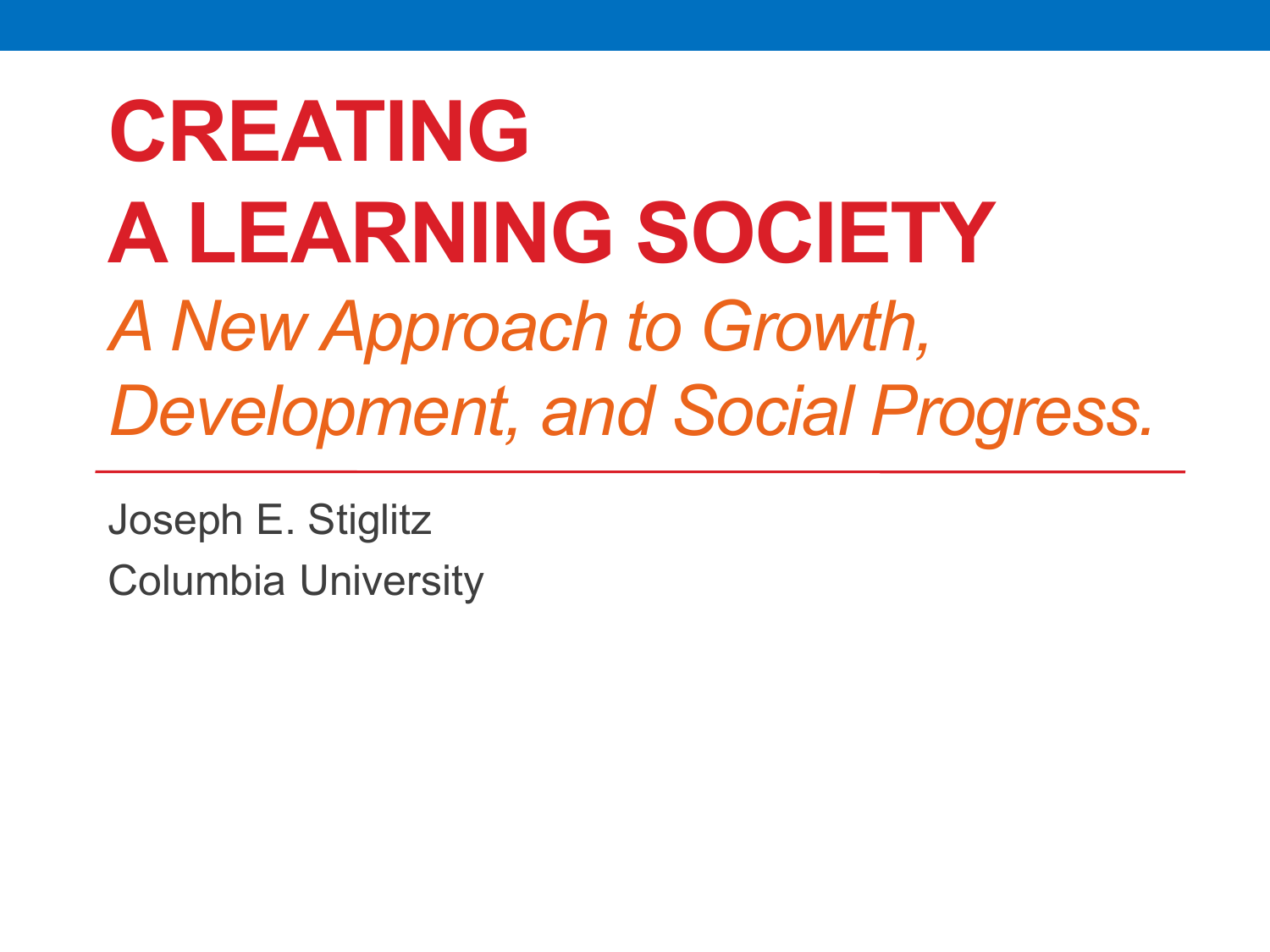### **Two themes**

- Successful and *sustained* growth requires creating a learning society.
	- −Especially in the 21st century, as we move to a knowledge economy.
- Markets on their own will not do this
	- There needs to be systematic interventions by the government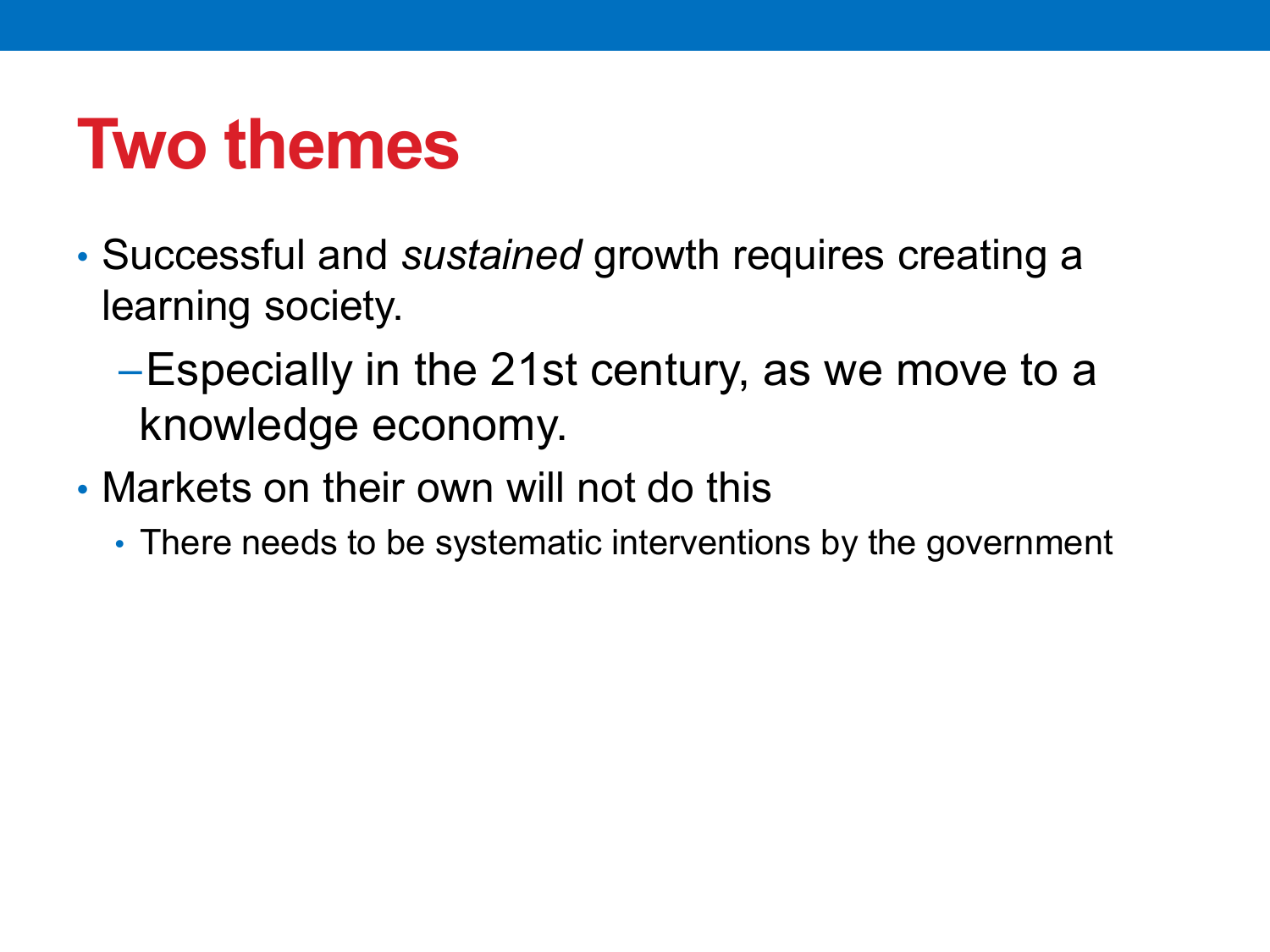#### **On the importance of Creating a Learning Society**

- The transformation to "learning societies" that occurred around 1800 for Western economies, and more recently for those in Asia, appears to have had a far, far greater impact on human well-being than improvements in allocative efficiency or resource accumulation.
	- For hundreds of years standards of living had remained essentially unchanged
- Since Solow, we have recognized that the most important determinant of growth is technological change
	- −Recognized earlier by Schumpeter, but Solow gave us first quantification
	- −Our focus should be on the impact of policies on technological change, learning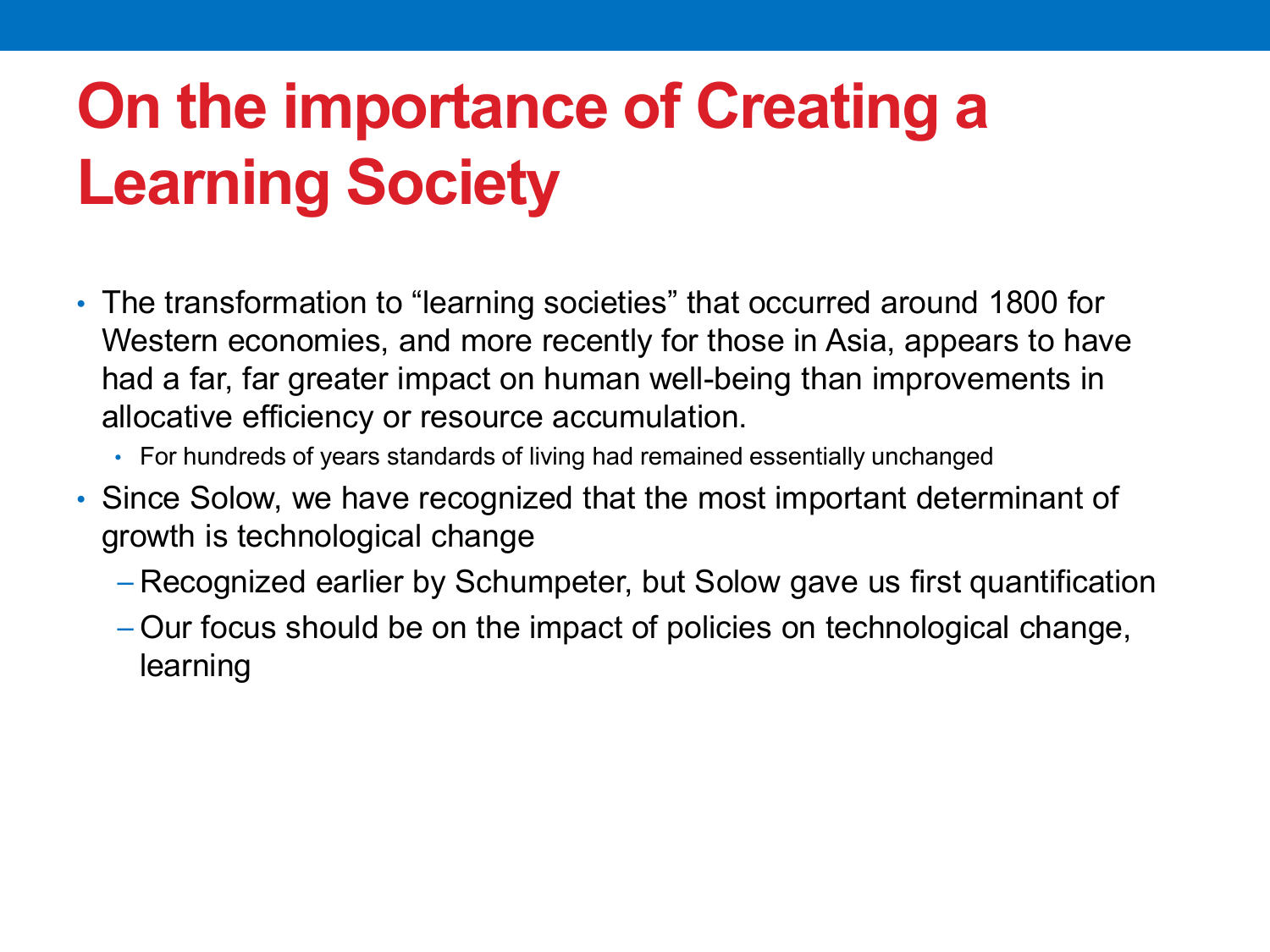# Gaps in knowledge

- −In case of developing countries, focus on diffusion of knowledge
	- −From developed to developing country
	- −What separates developing from developed countries is as much a gap in knowledge as a gap in resources
- But even in developed countries, large gaps between productivity of best and other firms
	- Undermines concept of an aggregate production function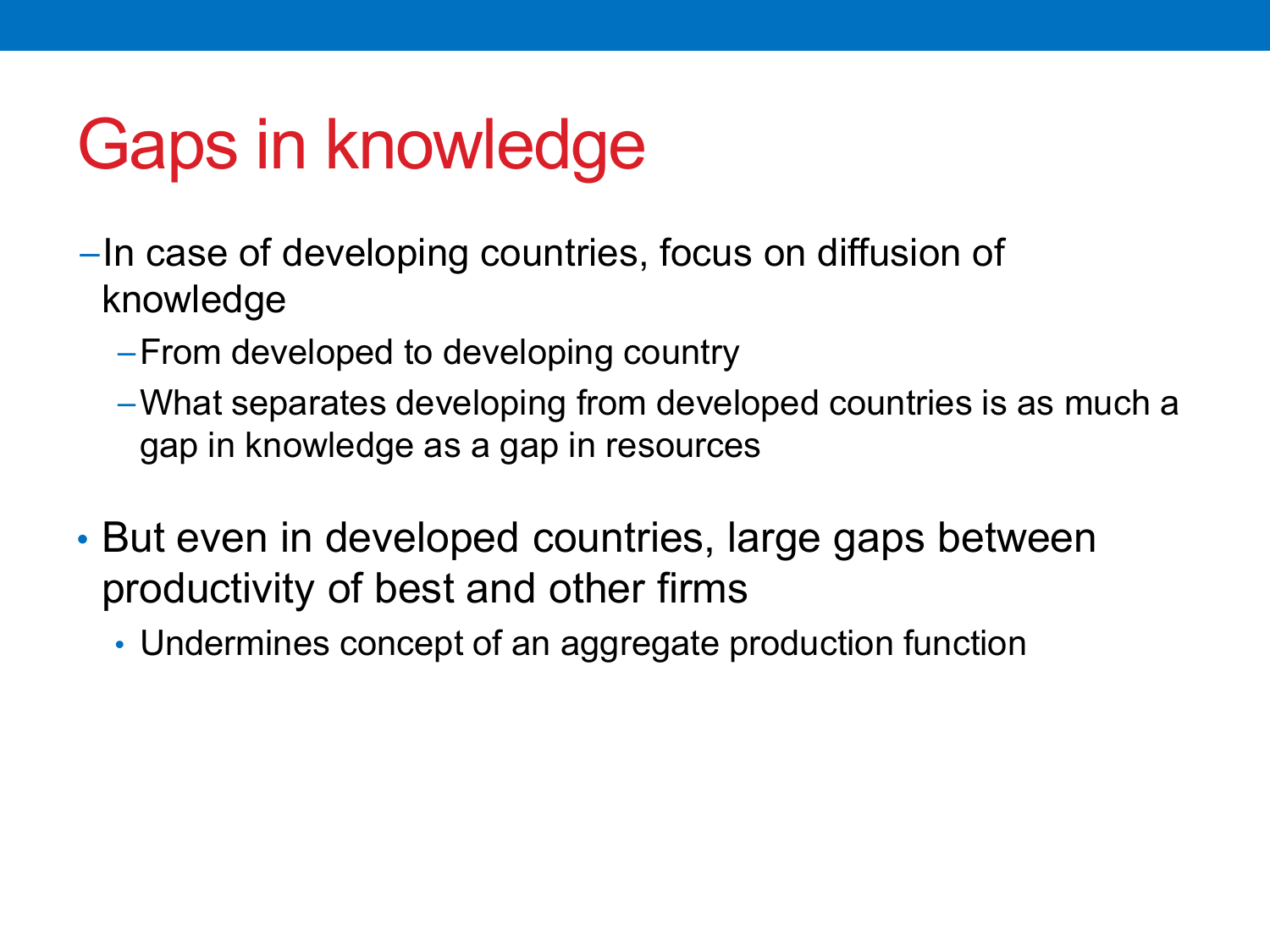### **Market failure**

- Markets, on their own, are not efficient in promoting innovation.
	- Since Arrow, recognized that markets by themselves do not yield efficiency in the production and dissemination of knowledge
		- −Knowledge as a public good
		- −Spillovers/externalities
		- −Other imperfections (capital markets, imperfect competition) inherently associated with innovation

#### −Changed presumption from Smith's invisible hand

- −Production of knowledge/learning different from production of conventional commodities
- −Results consistent with Greenwald-Stiglitz theorem
	- −Whenever information is imperfect/asymmetric, risk markets imperfect markets are not (constrained Pareto) efficient
	- −Information is similar to knowledge, so result not surprise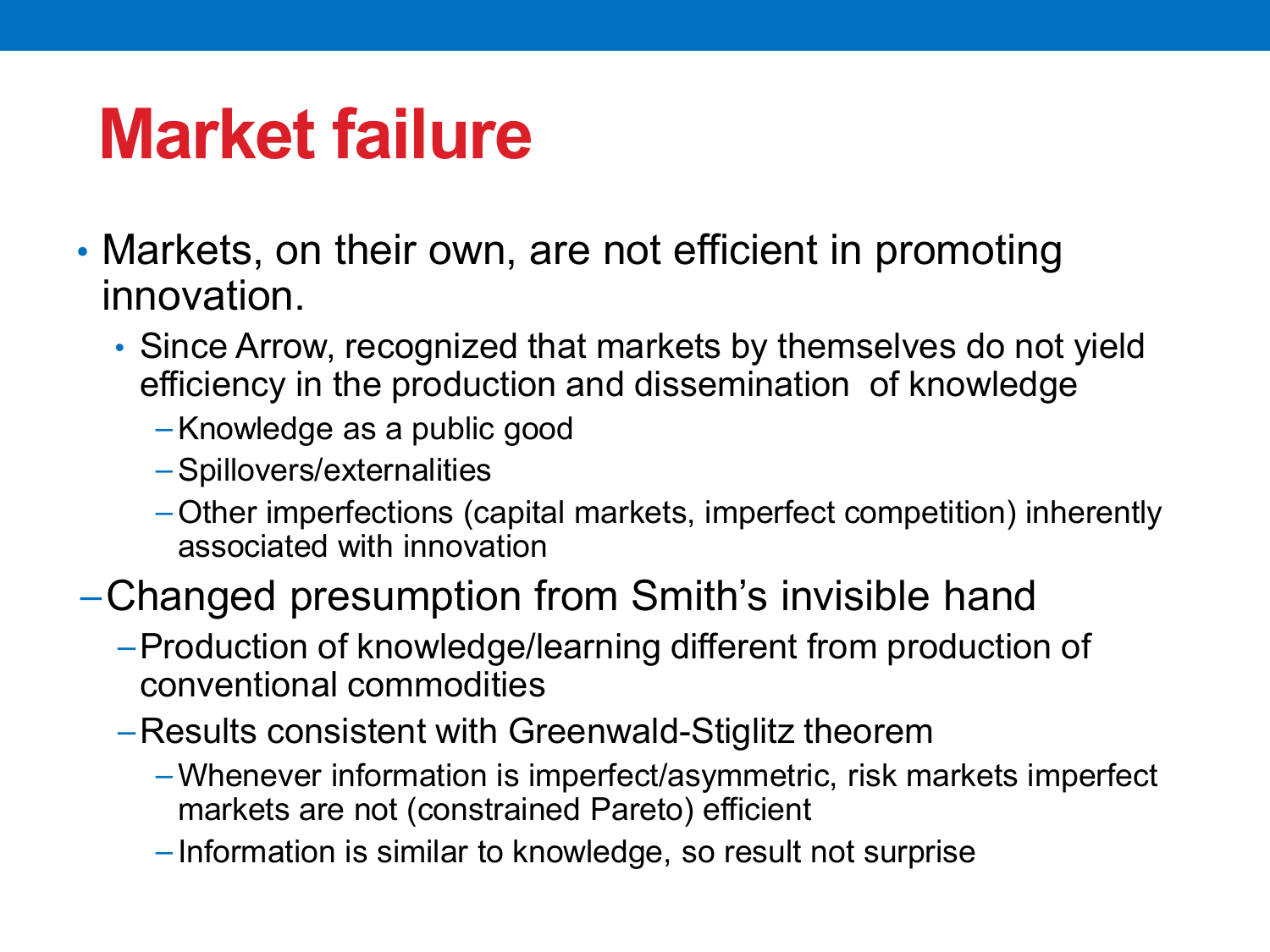# **Government policy**

- The policies that promote a transformation to a learning society are markedly different than those traditionally advocated by economists, which focus on improving the *static* efficiency of resource allocation and the accumulation of capital.
- Including policies that constituted the Washington Consensus.
- Indeed, from the perspective of creating a learning society, those policies may be counterproductive.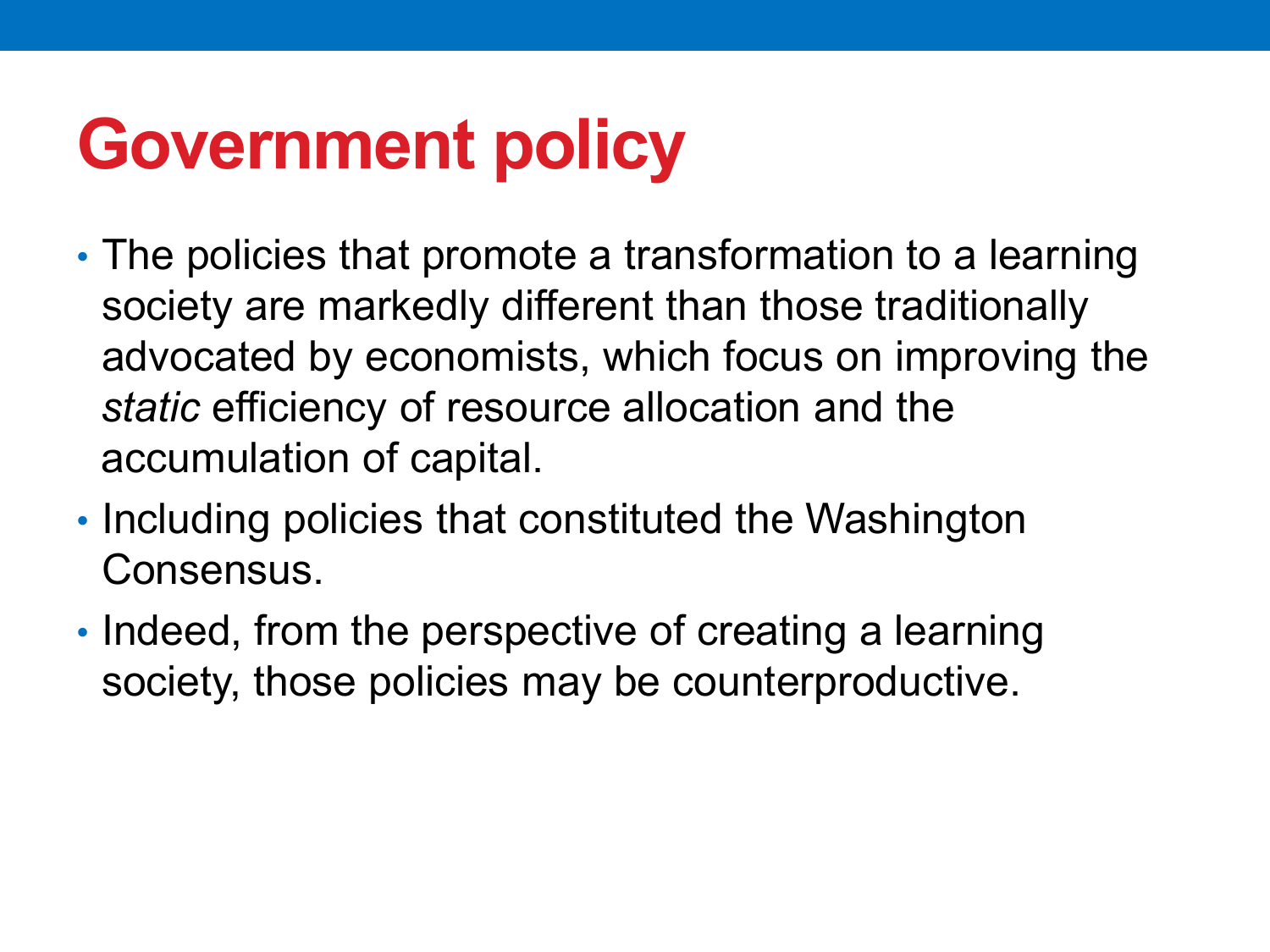#### Long recognized conflict between static and dynamic perspectives

- −Intellectual property restricts use of knowledge (a distortion knowledge is a public good), and can even contribute to monopoly.
- −Willing to accept because dynamic benefits outweigh static costs
	- −May be negative dynamic benefits (US)
- −Important to have a "developmentally oriented" intellectual property regime
	- −With poorly designed IP regime, dynamic benefits less than the costs
	- −TRIPS (regime of WTO) is *NOT* developmentally oriented
	- −But important for countries to make full use of latitude given by TRIPS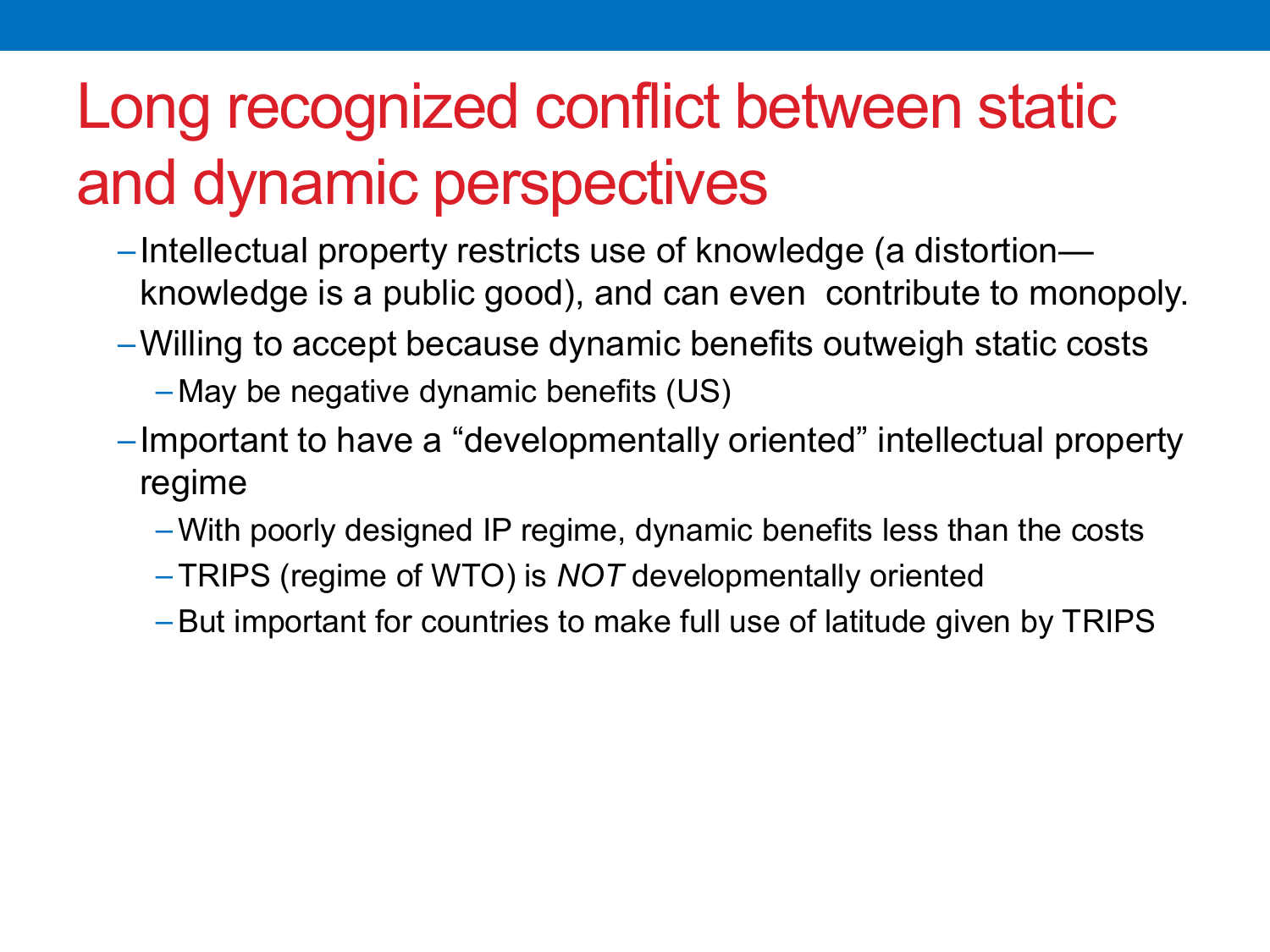#### **Implies that a central question of growth and development should be:**

- What should governments do to promote growth through learning (technological progress)?
	- −Question is especially salient because such policies may be in conflict with conventionally advocated policies
- Book looks comprehensively at factors affecting learning
	- Education system
	- The economy's innovation system, including IPR and technology policy
	- Macro-economic policies, including exchange rate policy
	- Industrial and trade policies
	- Investment policies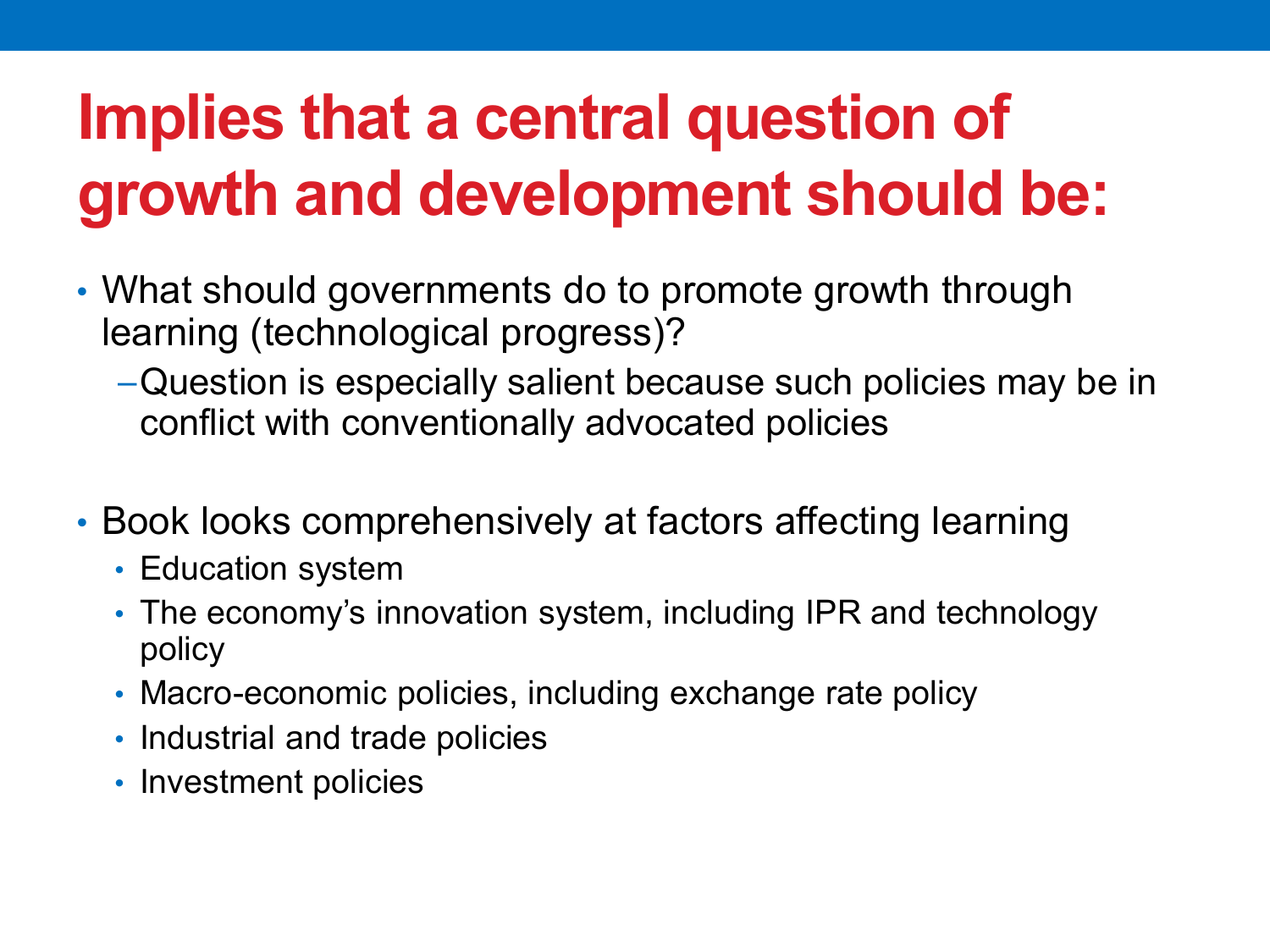## Multiple dimensions

- How they affect capabilities of learning
- How they affect incentives to learn (motivate learning)
- How they facilitate learning and catalyze it
	- Including mindsets that are conducive to learning
		- Importance of the Enlightenment
- How they impose impediments to learning
- How does learning occur
	- Especial attention to learning by doing
- Learning to learn
- This lecture will focus on role of education system and trade and industrial policies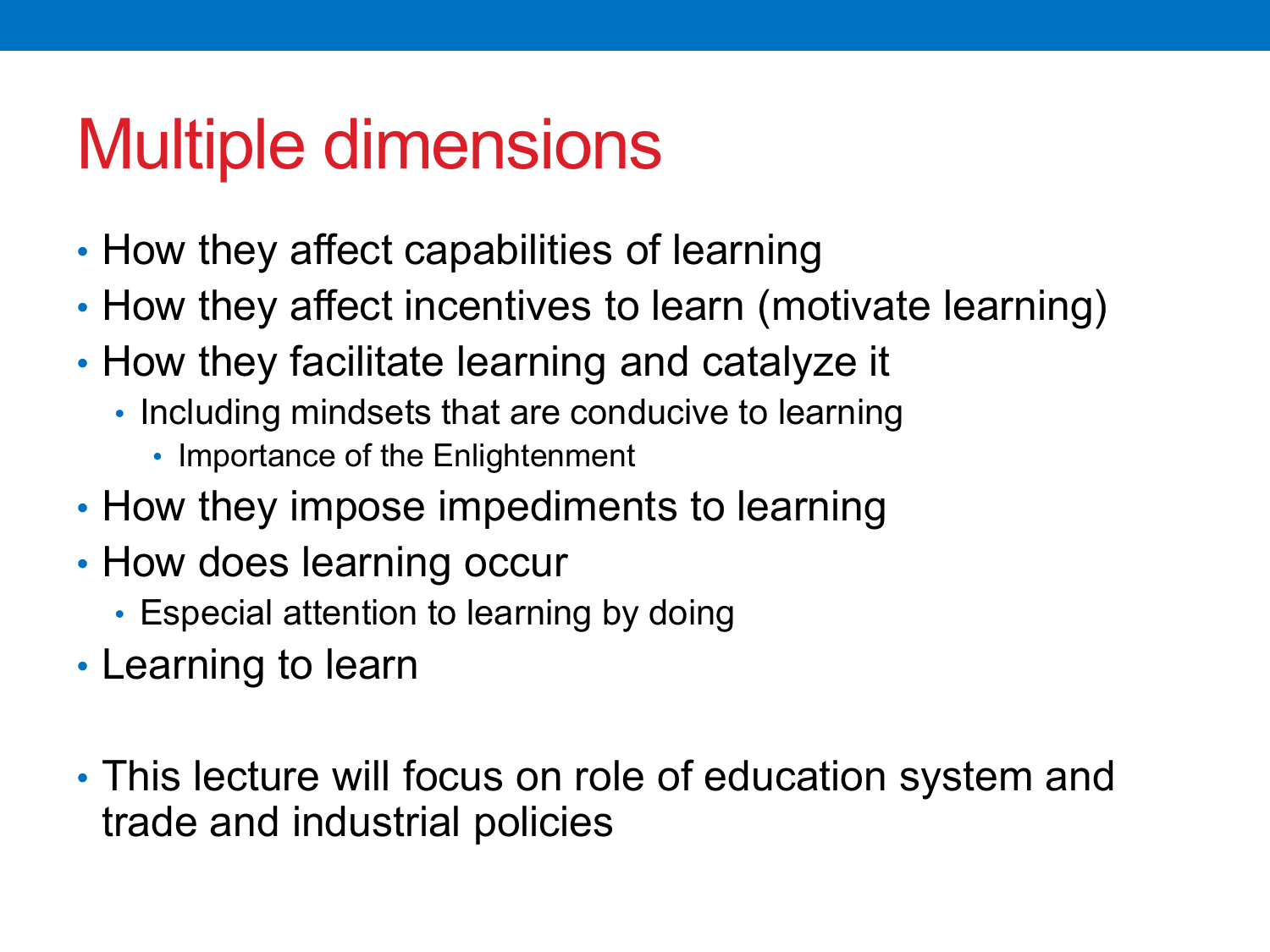• Based on

*Creating a Learning Society: A New Approach to Growth, Development, and Social Progress* with Bruce Greenwald *(*Columbia University Press, 2014)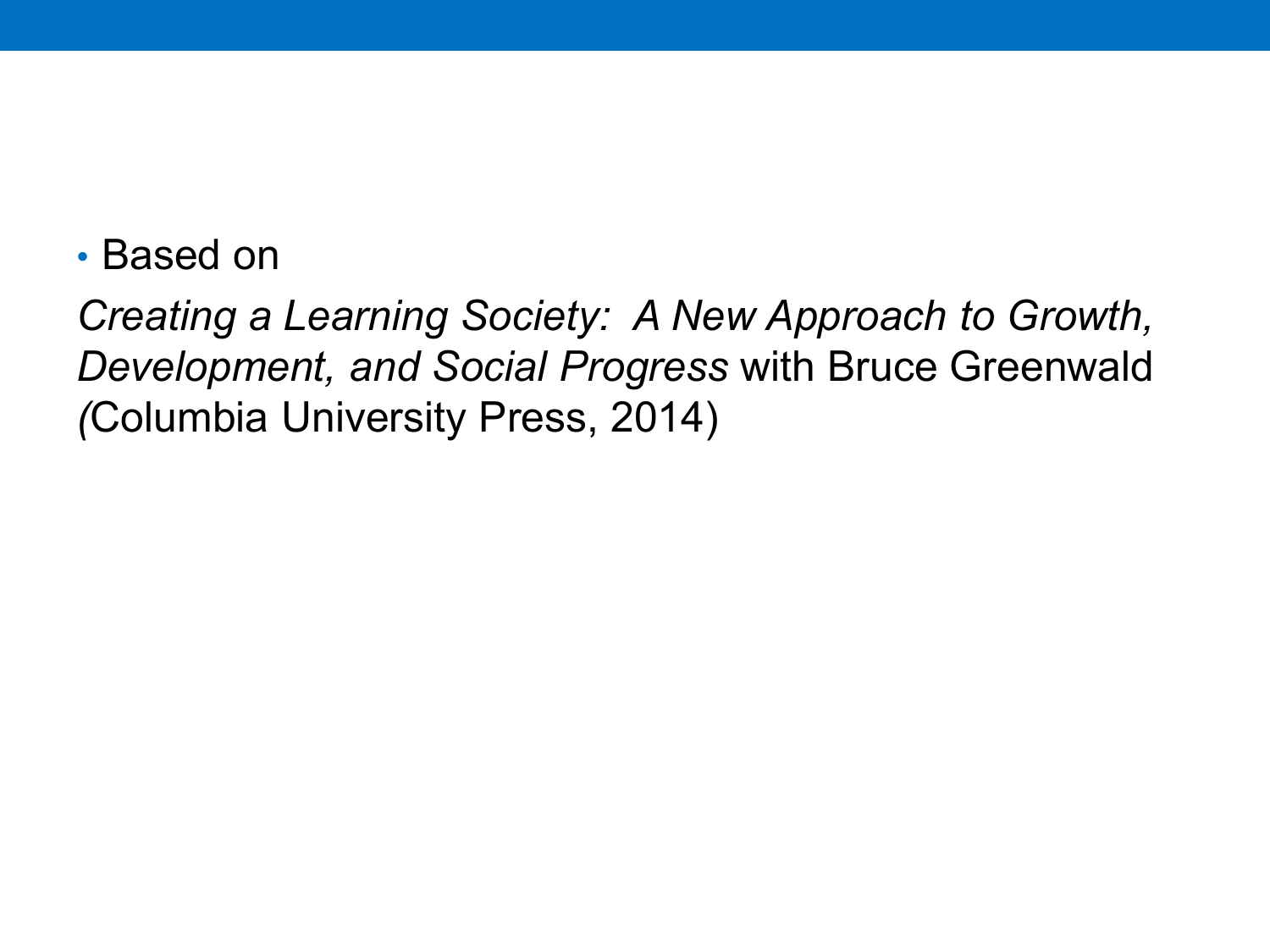# I. Education

- Needs to focus on "learning to learn"—life long learning
- Only small part of learning occurs in "formal" schooling
- Have to understand role of formal schooling vs. "life long learning"
	- Relationship changing with increasing pace of innovation, changes in labor market
	- Relationship changing with ability to access "knowledge" on internet
		- Need to know how to access, evaluate, and analyze knowledge base which is readily available
- Changes in technology are allowing changes in learning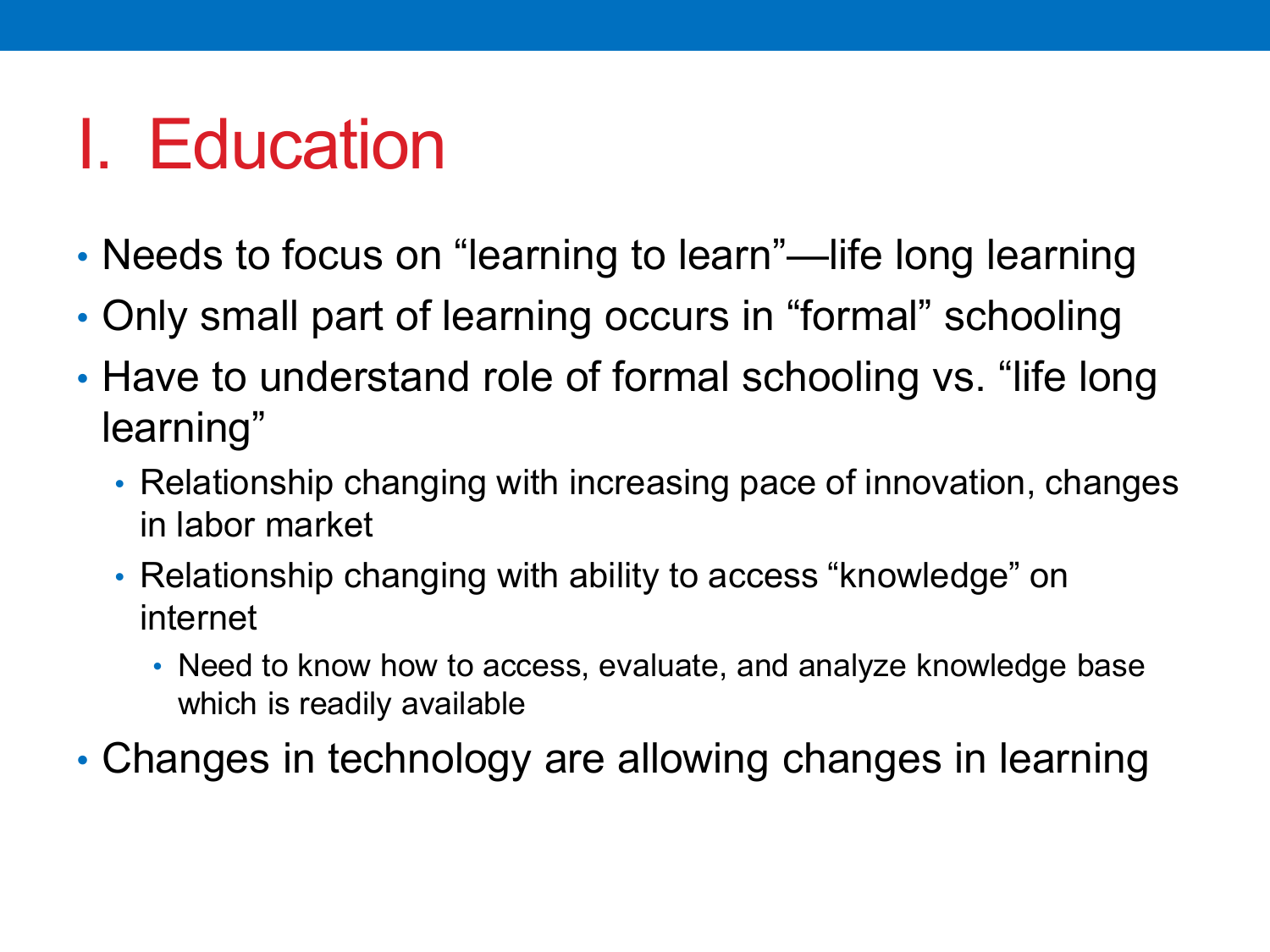# Changes in education on the job

- Less provision of education by employers
	- With greater labor mobility
- Greater uncertainty about nature of future jobs
- Implying greater need for individuals to have access to relevant continuing education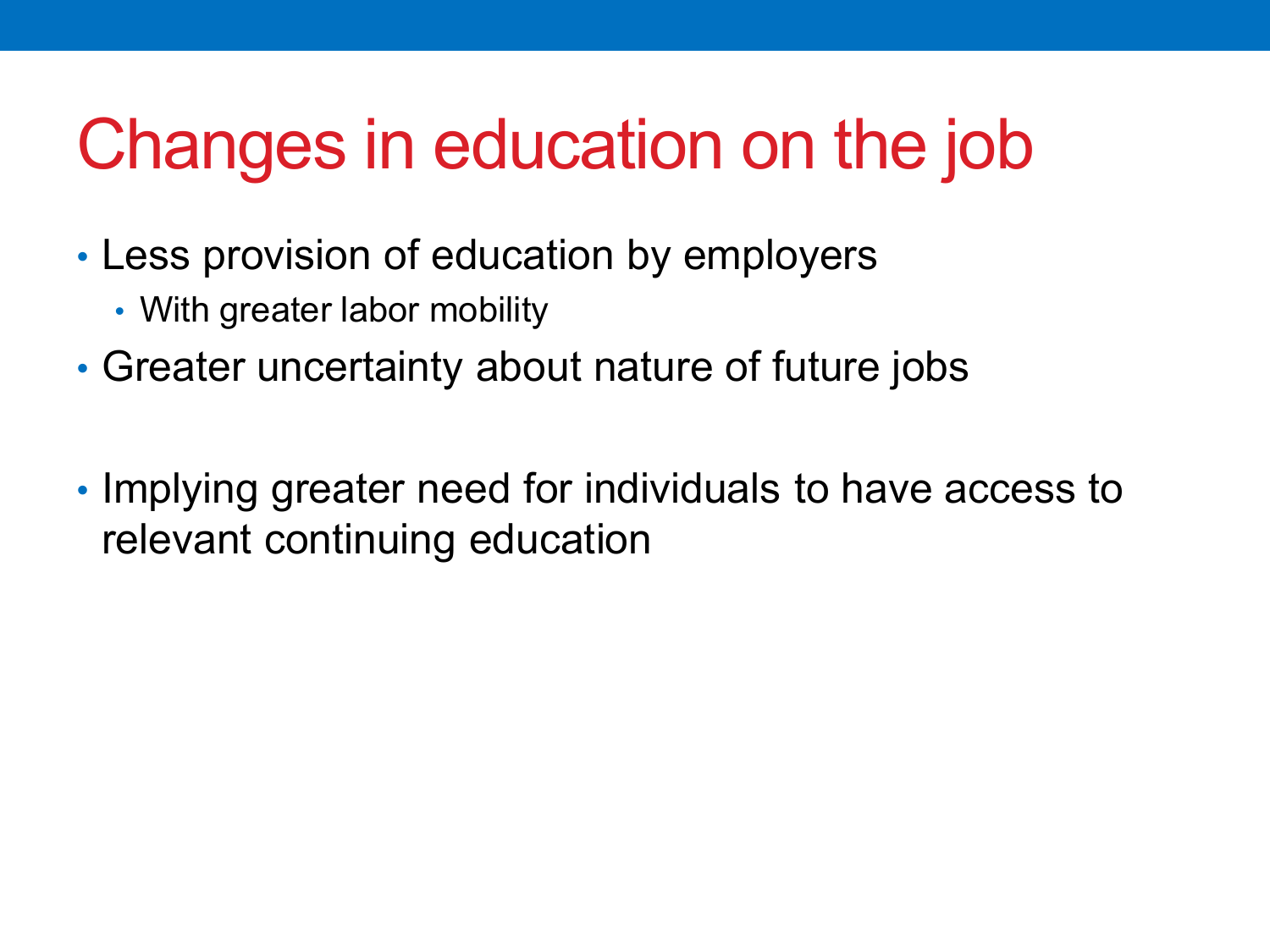Learning perspective has changed thinking about education in developing countries

- Importance not just of primary education but secondary and tertiary
- Learning skills that enable individuals to learn in the contexts in which they live
	- With many continuing to live in rural sector, a rural-based education—not just qualifying individuals for urban jobs

Among central messages of WDR *Knowledge for Development*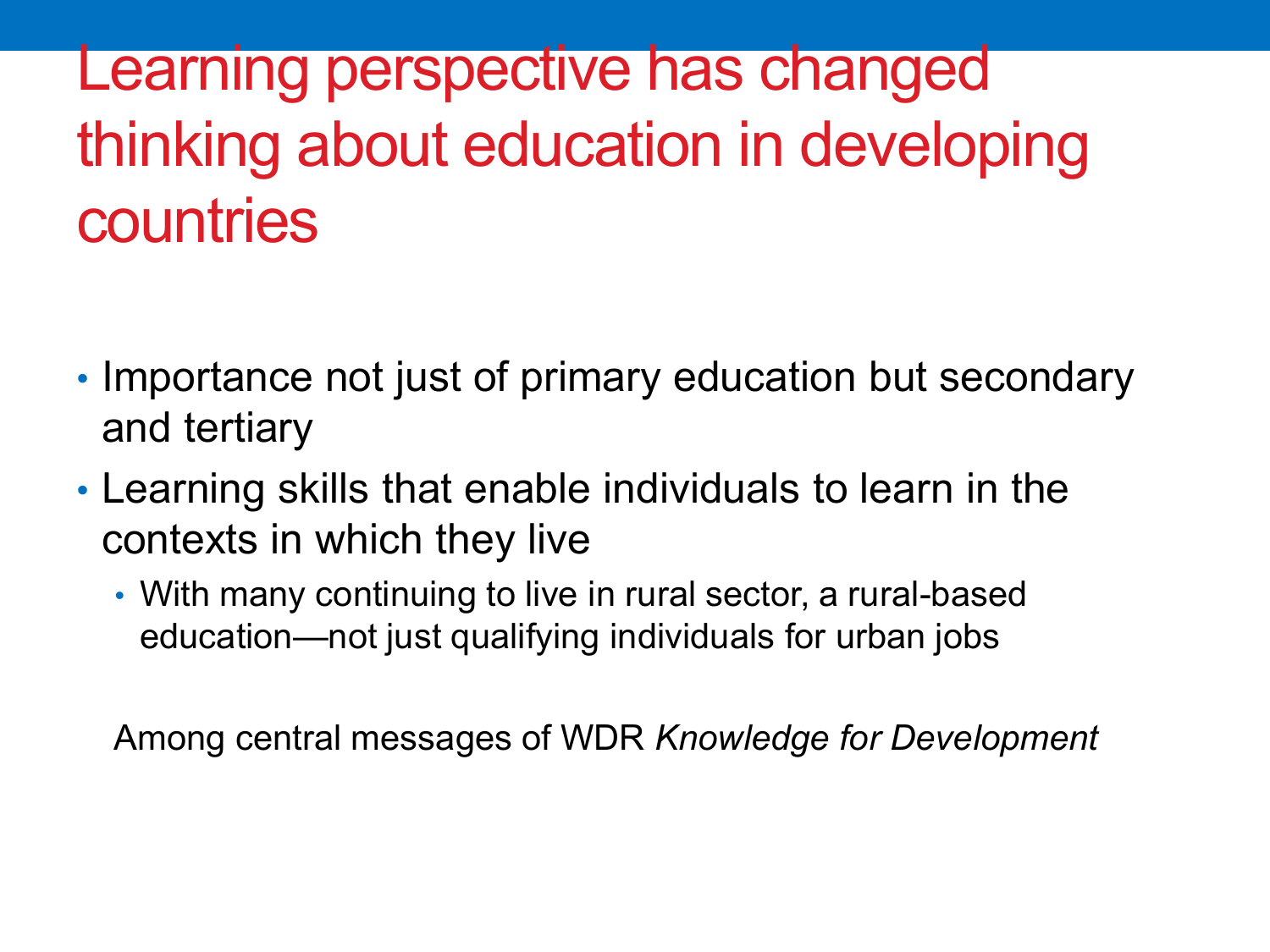# **II. New perspectives on trade**

#### • Standard theories

- −Focus on comparative advantage
- −One-time gain from liberalization, opening up markets

#### • Technology-based learning theories

- −Focus on diffusion of technology from developed to less developed countries
- −And **spillovers** from one sector to other
- −And learning within any sector
	- Within all countries, there are large differences between average and best practices
	- − Suggesting large scope for "learning"
- − Localized learning—localized to technologies
	- − Similar technologies can be used across sectors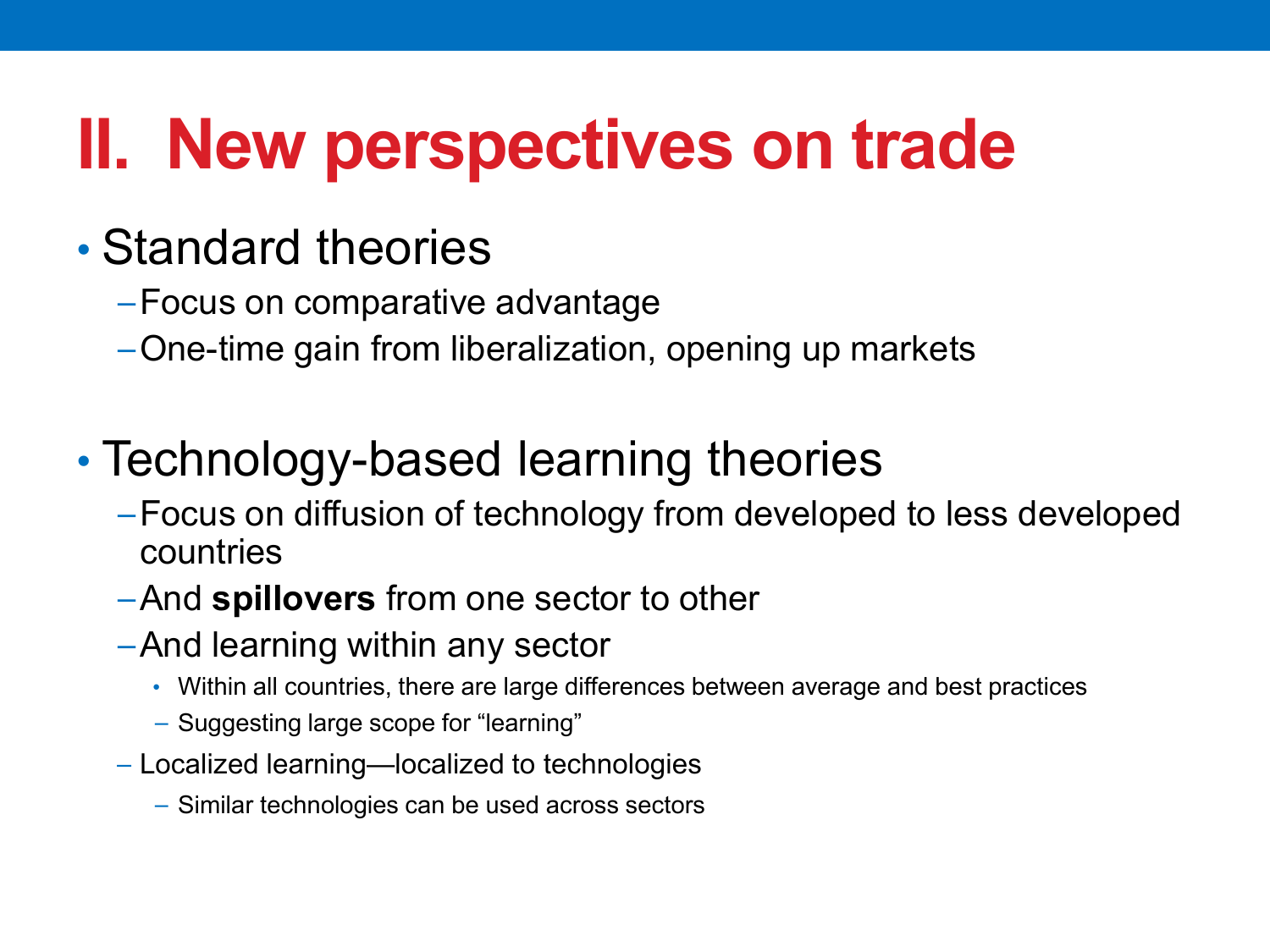#### Dynamic comparative advantage comparative advantage is endogenous

- −With learning by doing affected by what a country produces
- Central then is understanding the structure of learning within an economy—including within and across sectors
	- <sup>−</sup>Many processes, practices, and institutions entail cross- sector learning/increases in productivity
		- −Inventory control processes
		- −Labor management processes
		- −Computerization
		- −Financial services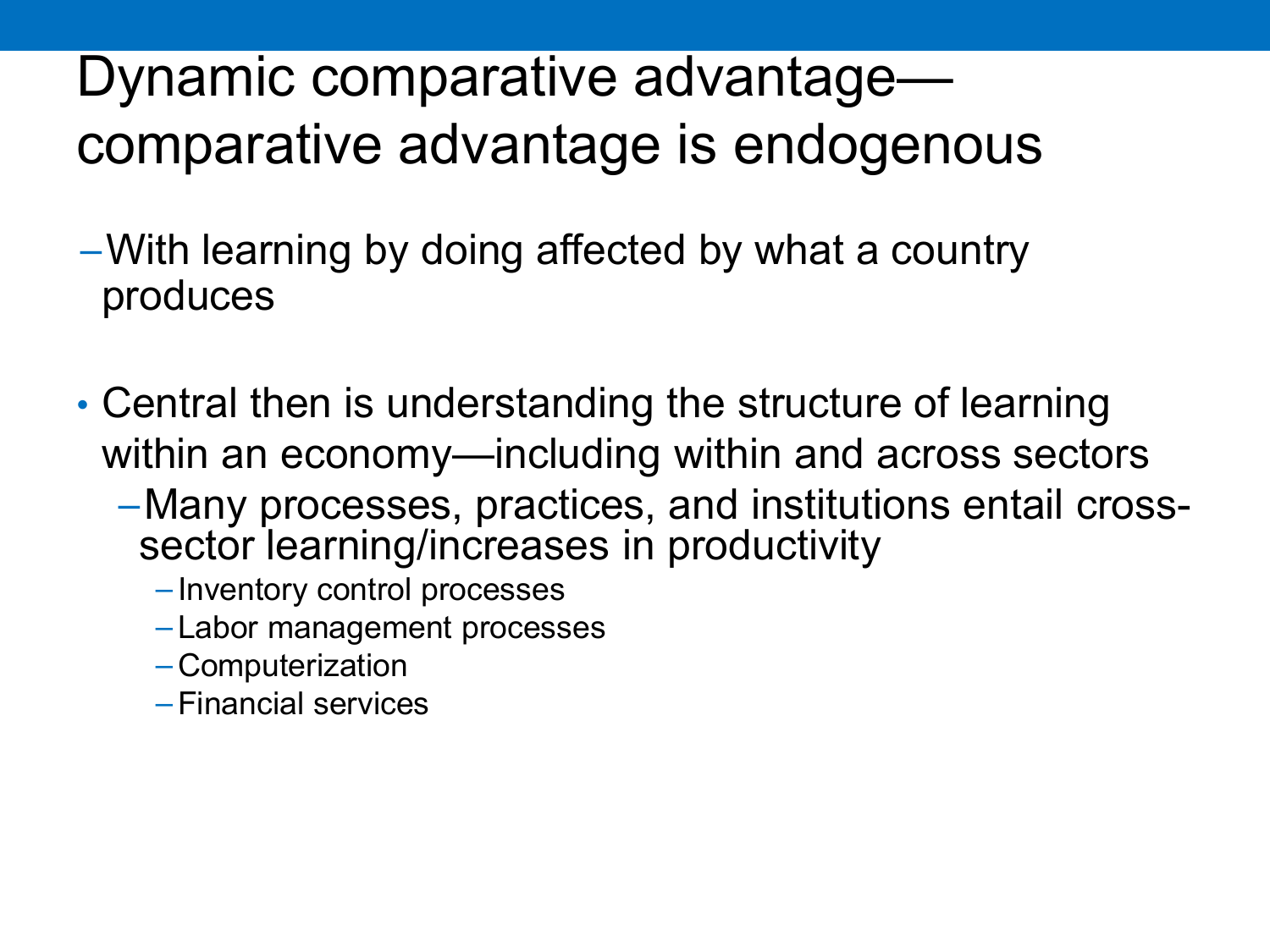## **Infant industry argument**

- Infant industries—economies of scale
	- −Losses during "learning phase" serve as entry barriers, putting developing countries at disadvantage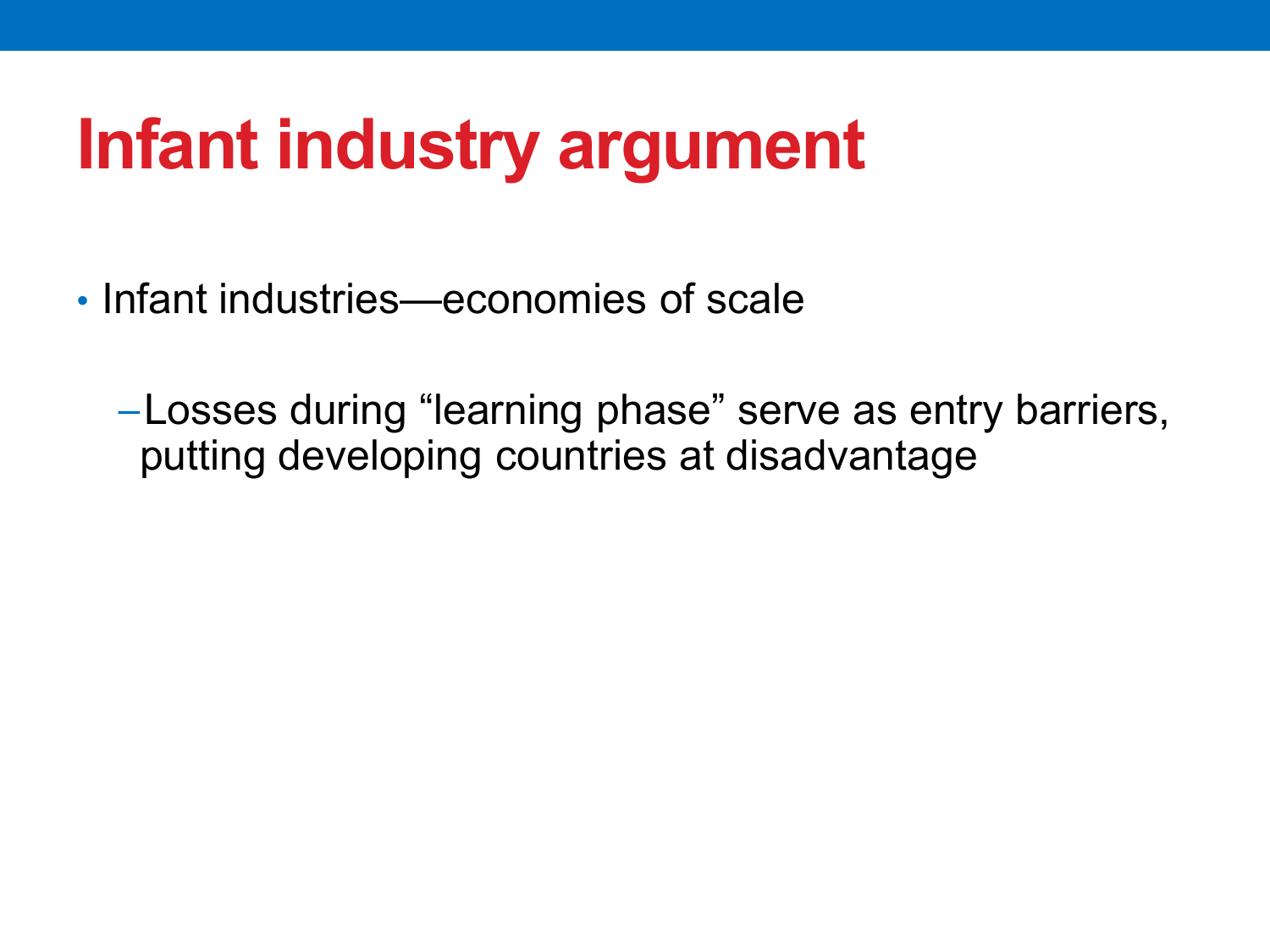- In fact, learning by doing itself provides little basis of industrial policy
	- −Consider a two-country, two-product Ricardian world with Cobb-Douglas utility functions, with one product with learning and the other stagnant (learning internalized in country)
	- −Consider equilibrium in which "developed" country specializes in dynamic sector
	- −With competition, full benefits of learning are shared with developing country through price declines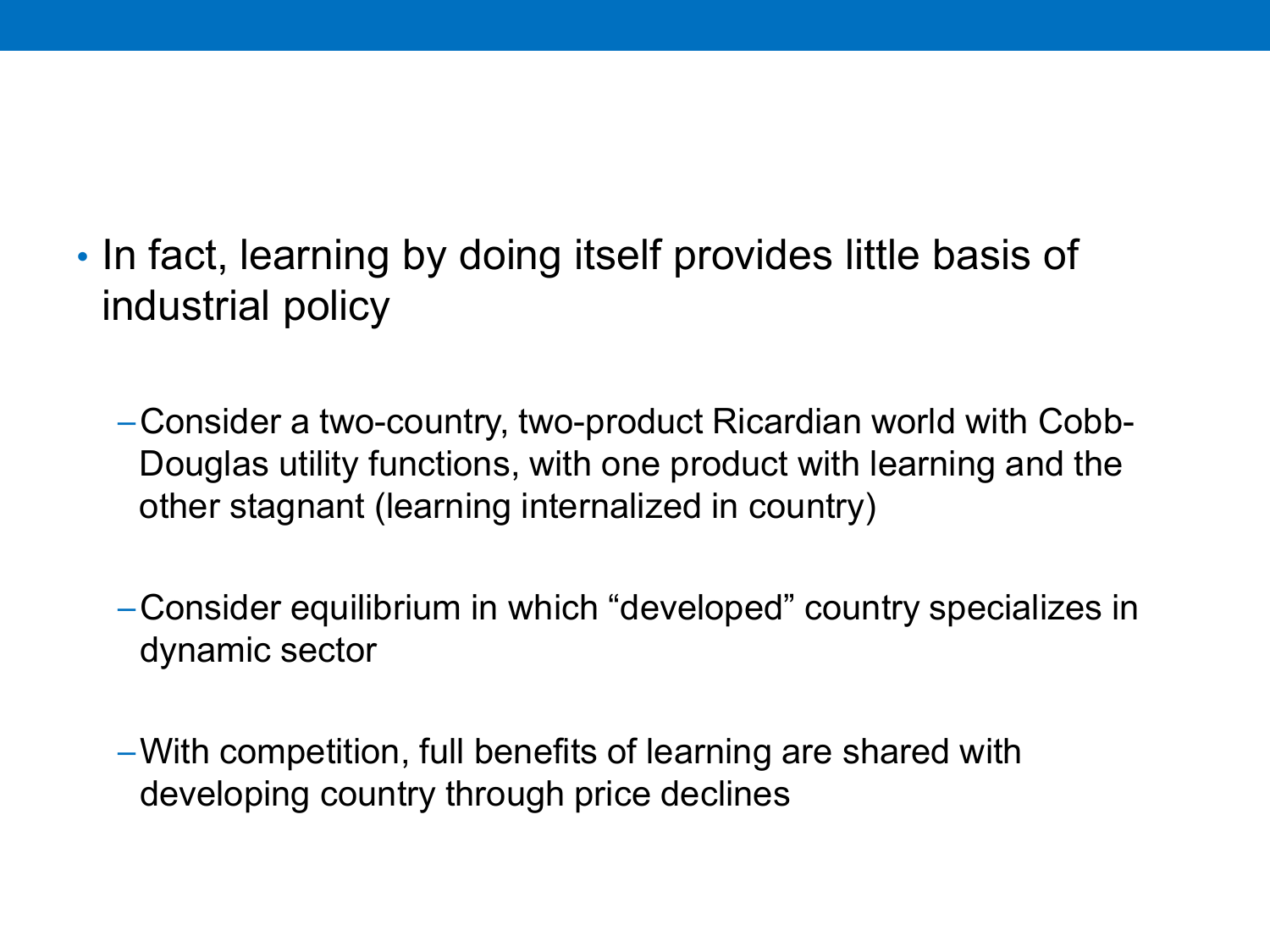#### Infant *economy* argument for protection

- The industrial sector (broadly understood, including modern services) may not only exhibit a larger learning elasticity, but also more spillovers to the rural/agricultural sector
- Markets fail to take into account of these externalities on their own
- Korea provides an example of effective use of such policies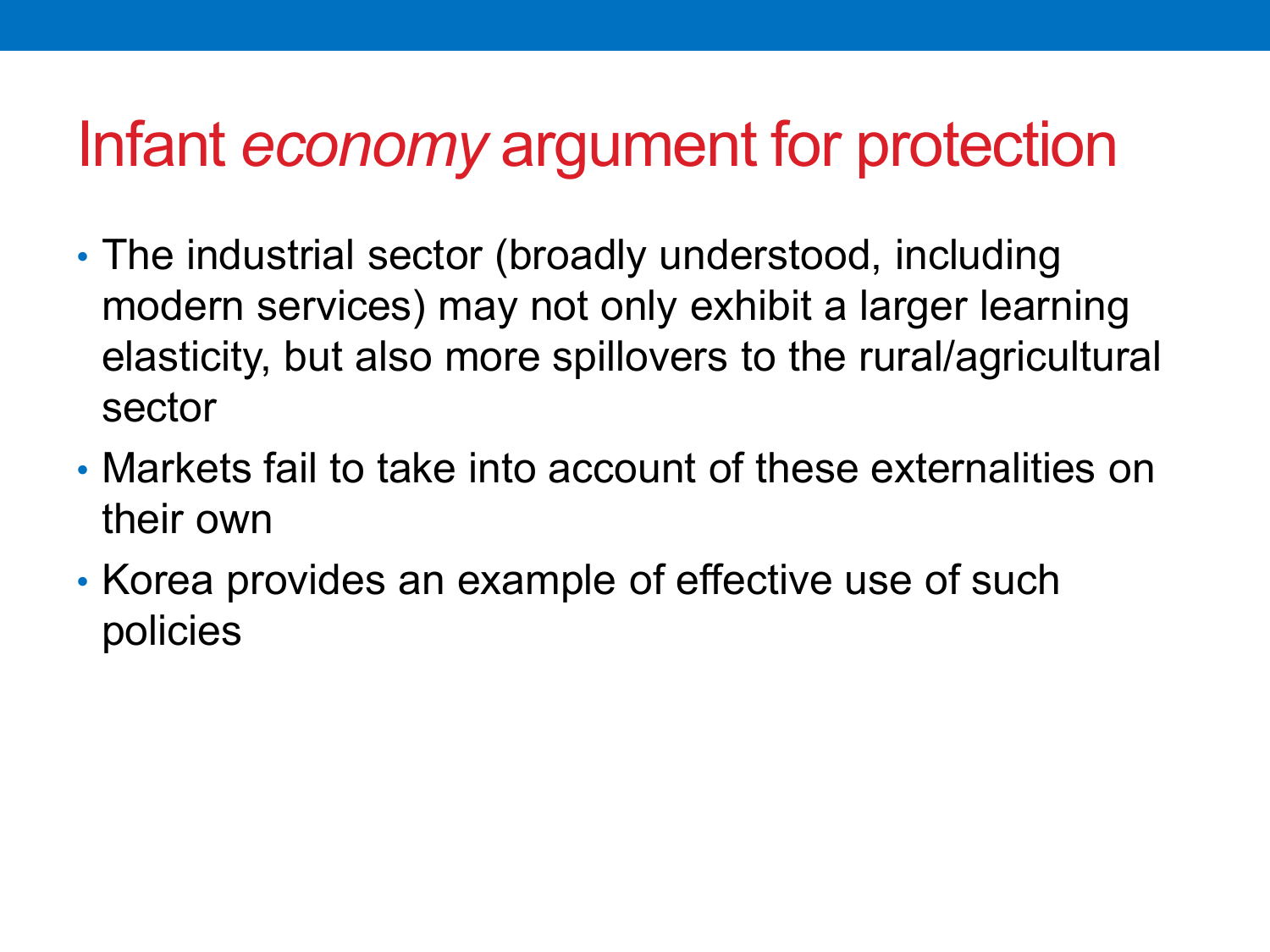#### Other market failures endemic to "learning"

- Two cases:
- Learning external to the firm
	- Failure to take into account learning benefits to industry as well as spillovers
- Learning limited to the firm
	- Natural monopoly
	- If there were no cross-sectoral spillovers, rational firm would take into account all learning benefits
	- But distortion from monopoly power
- In both cases, in general, market equilibrium not efficient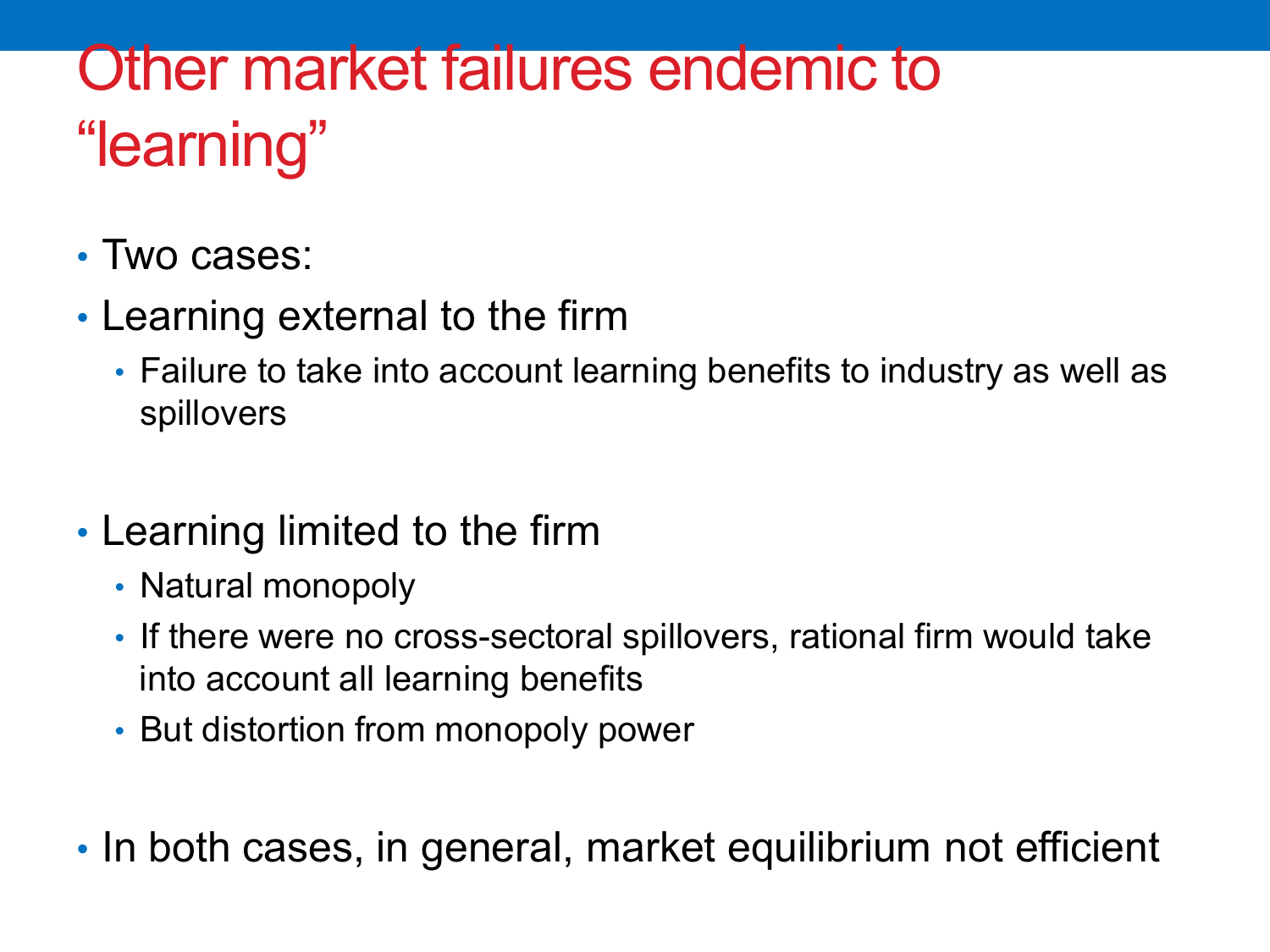# **\*Advantages of industrial sector**

- Large—high returns to scale
- Long-lived—high returns from continuity (learning to learn)
- Stable—high returns from completion
- Concentrated—high rates of diffusion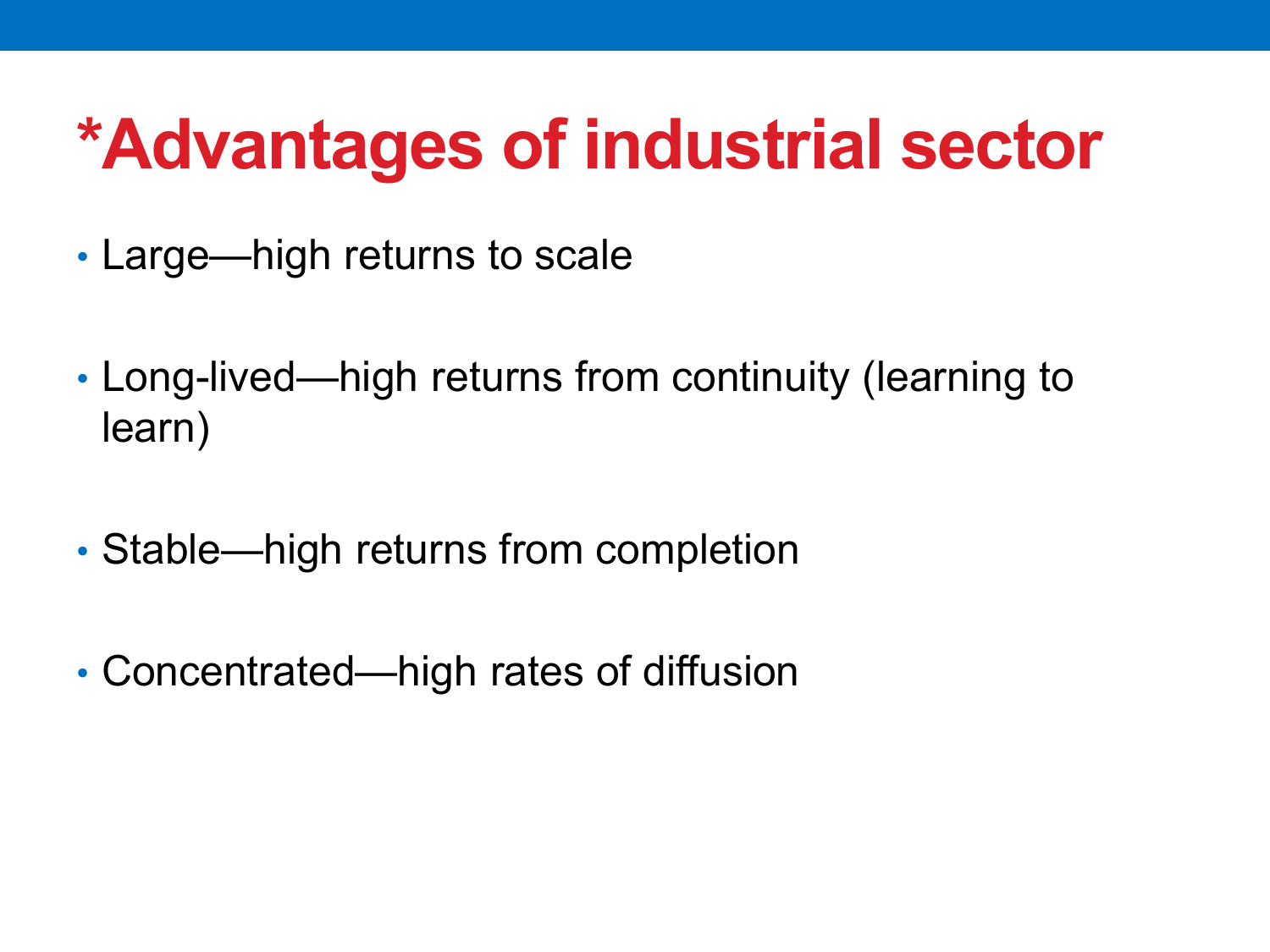#### **\*Strong industrial sector is basis for:**

#### • More research–

- −More resources and incentives for research and development
- −More internalization
- −Greater ability to support public research and development
- −More human capital formation, including public support for human capital accumulation
- The development of a robust financial sector
- Learning to learn and cross-border knowledge flows

**Implication**: Rate of productivity increase related to (relative) size of industrial sector.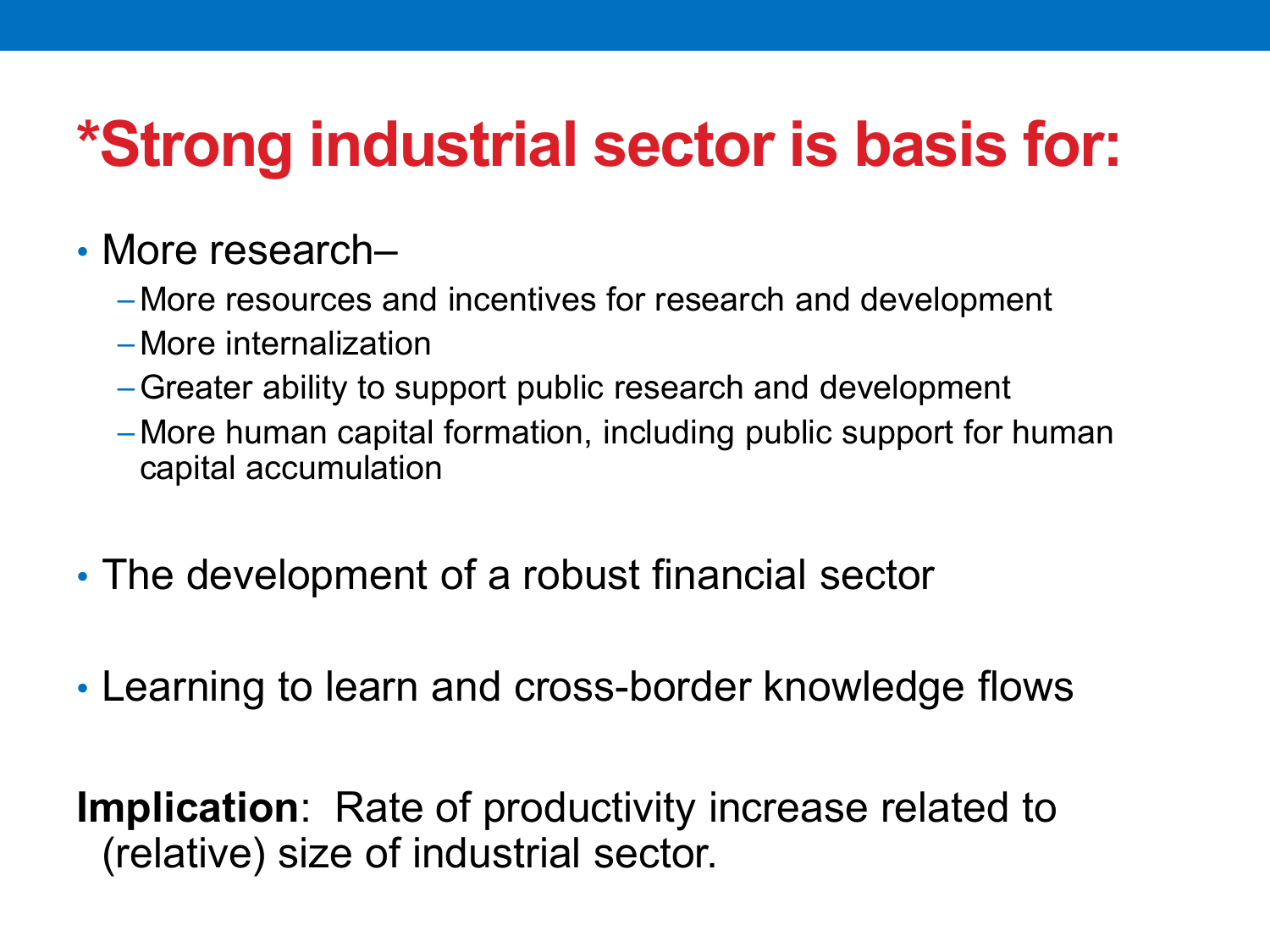### **Policies**

- Optimal to impose some subsidies, even if taxes to finance subsidies are distortionary
- Optimal subsidies lead to expansion of those sectors that have larger societal learning benefits, taking into account both direct learning and cross sectoral spillovers.
	- −If the learning elasticity of some sector is much larger than that of others, and there is some sector that is a substitute for the highlearning sector, then it may pay to tax that sector, in order to encourage learning in the high-learning sector
- −Book provides precise formulae (analogous to Ramsey formulae) for optimal subsidies and taxes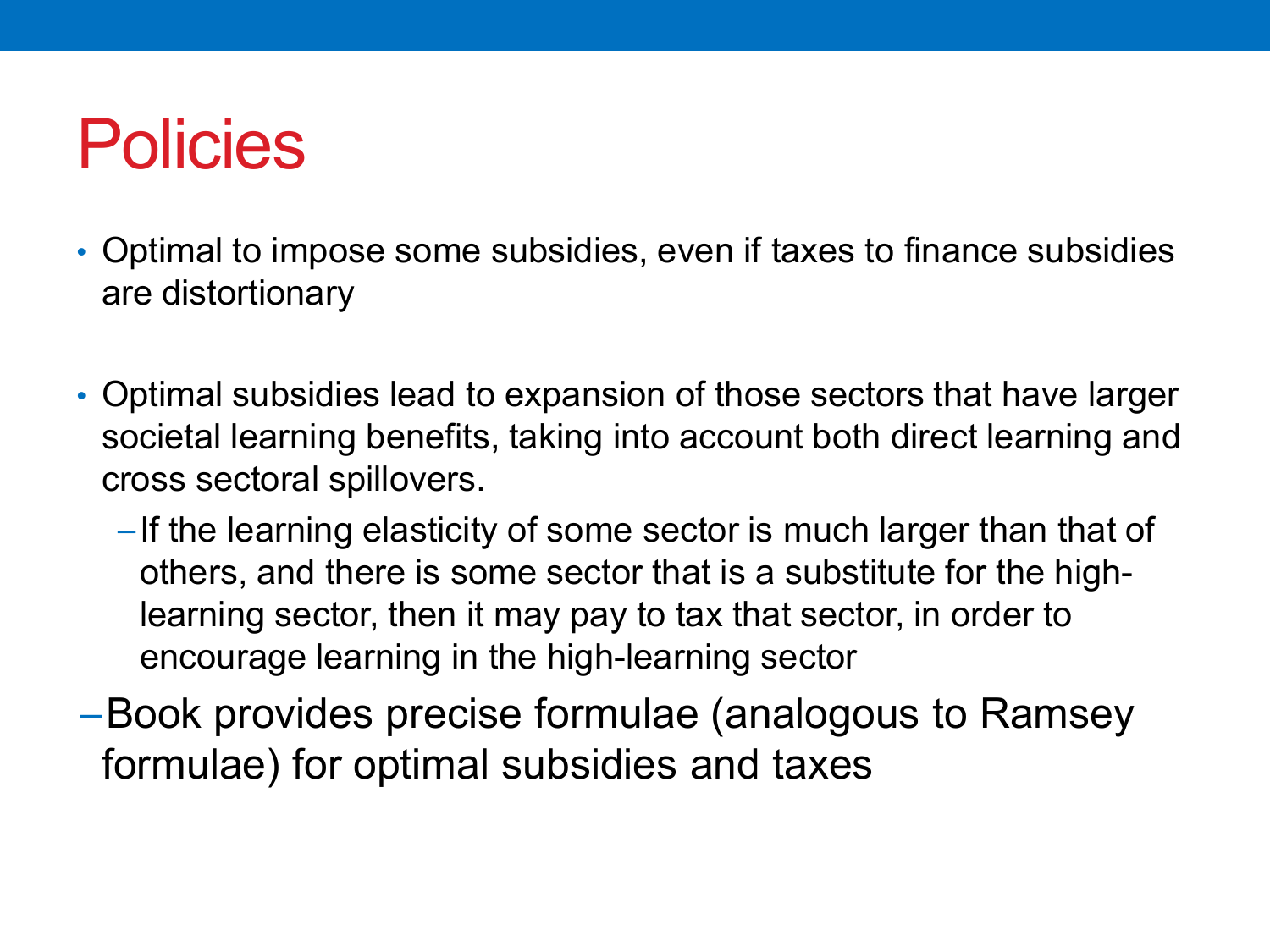#### Trade protection is an alternative

- Especially relevant where government cannot raise revenues through taxation to finance subsidies
- Quotas, tariffs can encourage industrial sector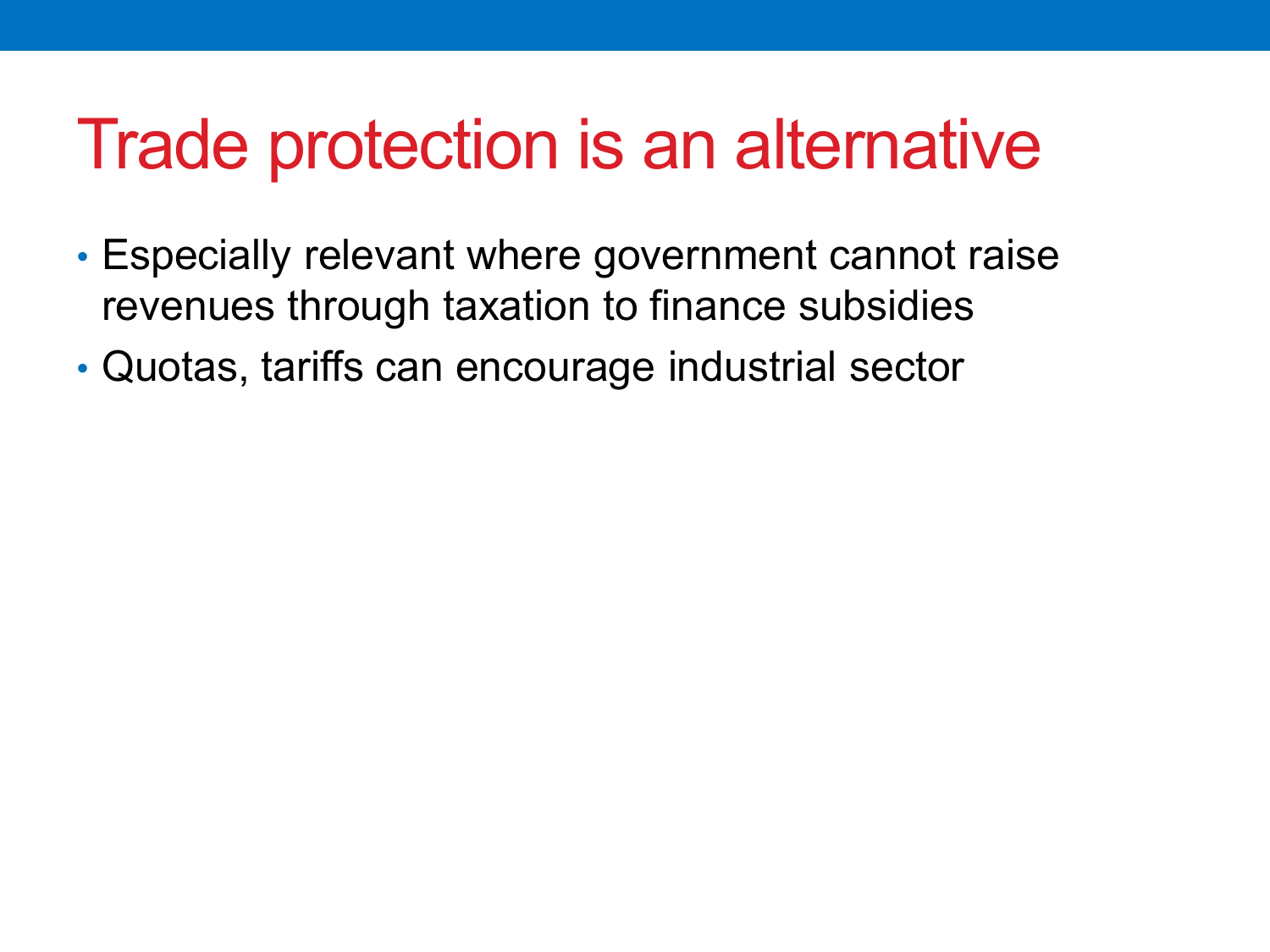#### **Industrial policy in the presence of WTO constraints**

- Exchange rate policy may be an effective alternative
	- −Lowering exchange rate below "equilibrium" (trade balance) leads to larger industrial sector and faster learning and trade surplus
	- −Avoids the problem of "picking winners"
	- −Avoids the problems posed by WTO restrictions
- Even pays to have a *perpetual* current account surplus
	- −Surprising "capital" that one never uses
	- −But learning benefit exceeds the opportunity cost of funds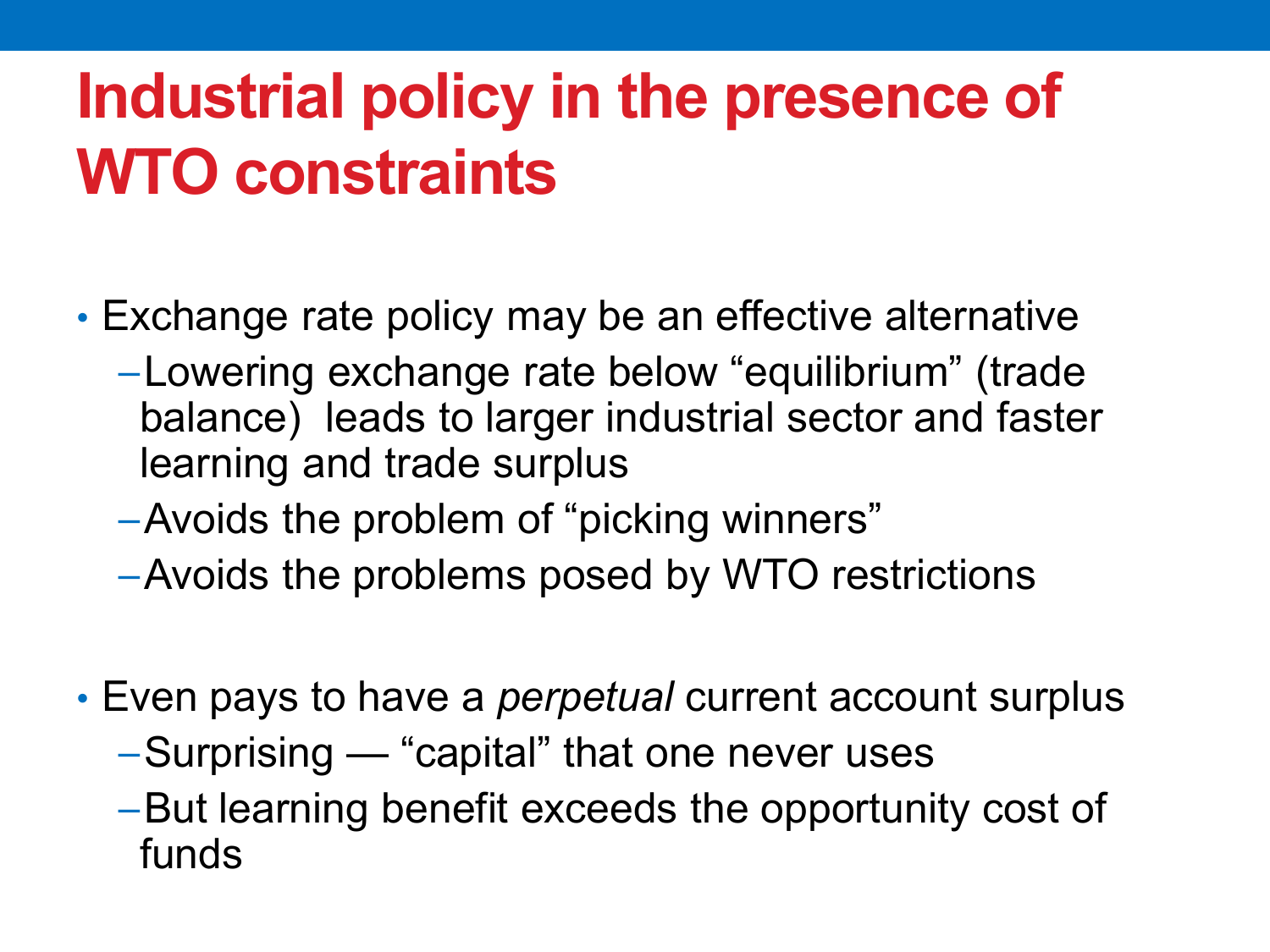• But even if it were not desirable to do it *forever,* it may be an important element of development strategy

−Problem with using steady-state models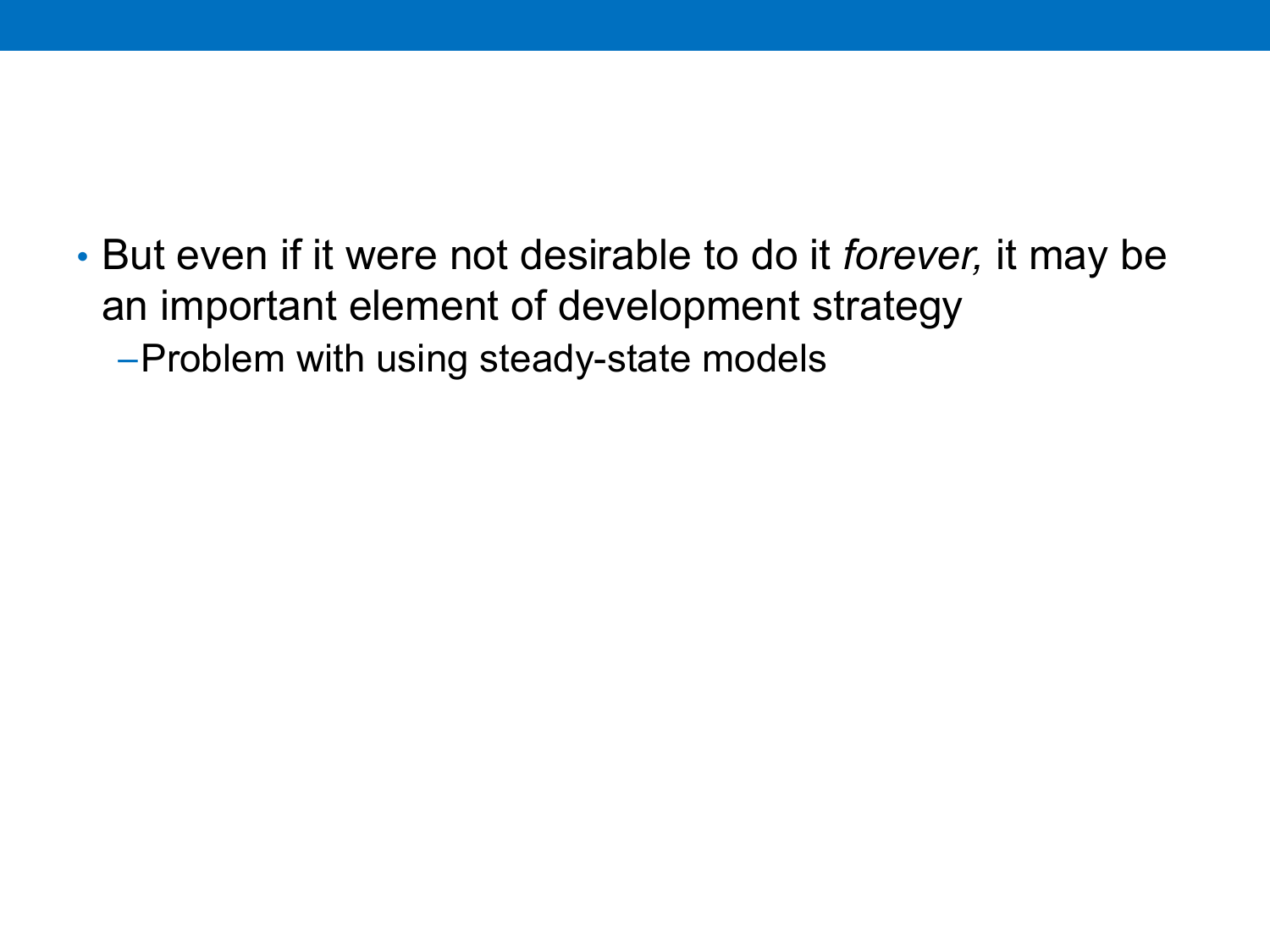#### **Extensions**

• Trade policy can affect factor prices, and therefore the level of investment, and therefore the level of learning −More than offsetting the social costs of distortion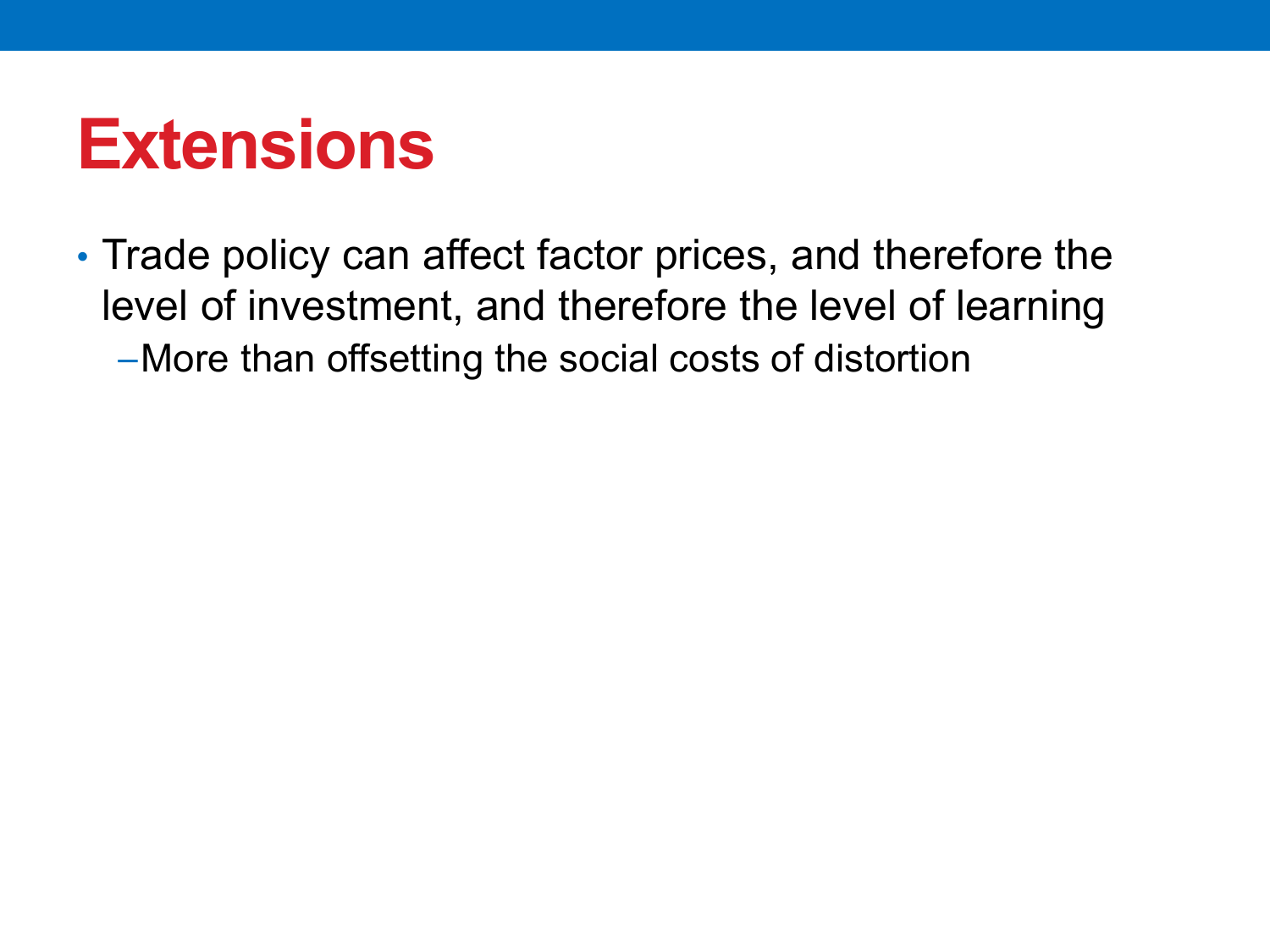# Learning to learn

- **We have focused on "learning," but even more important is "learning to learn"** 
	- −Industrial and trade policy can enhance an economy's learning capacities
	- Introduces complex strategic questions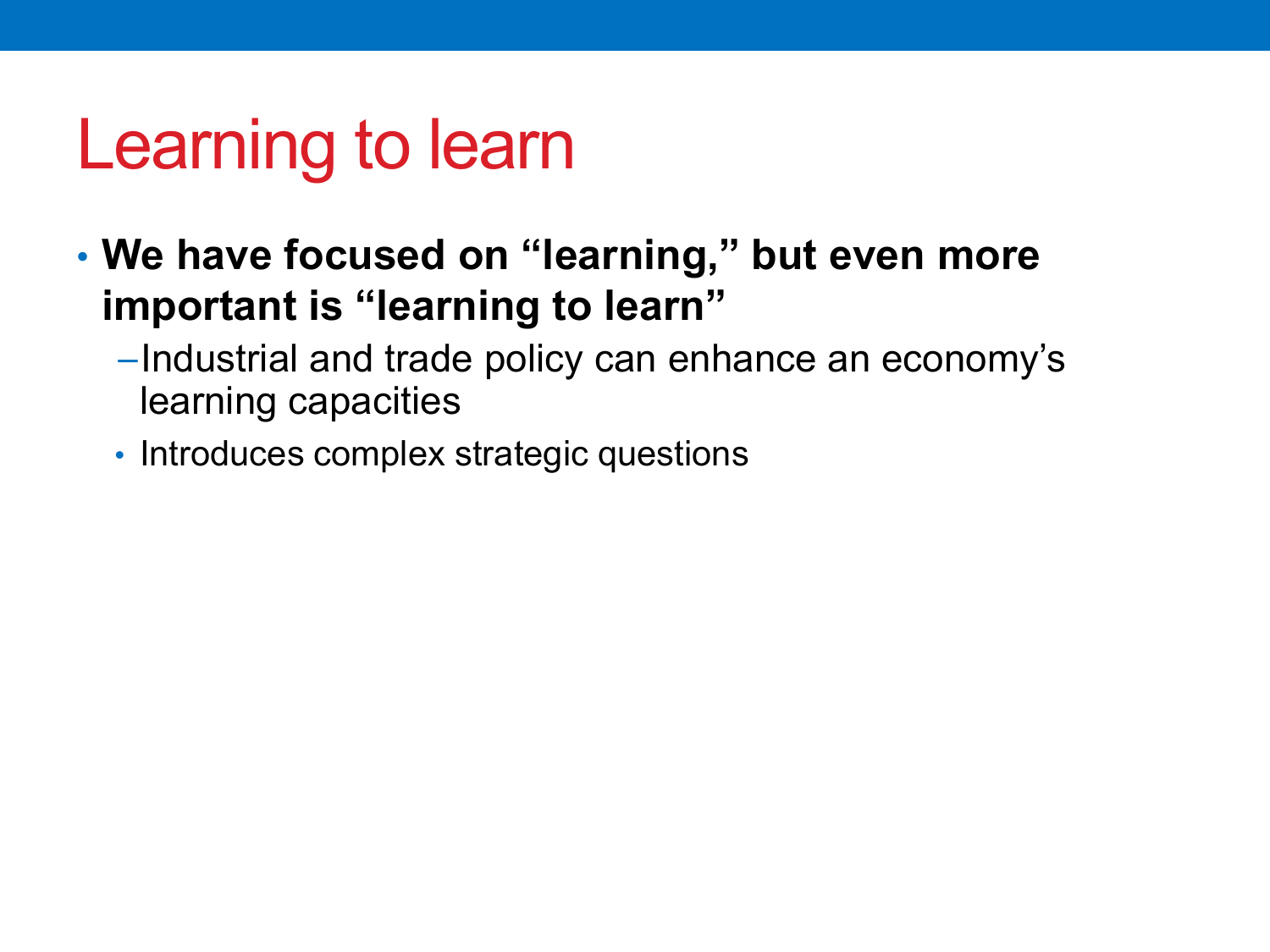# Political economy objection

- Ideal government intervention might improve matters −But real world interventions do not
- Political economy objections may be true—but conclusion based on political analysis, not economic analysis
	- −Political analysis often more simplistic than economic analysis
	- −Moreover, liberalization is also a political agenda
		- −Not "perfectly applied"
		- −Asymmetric application can have adverse welfare effects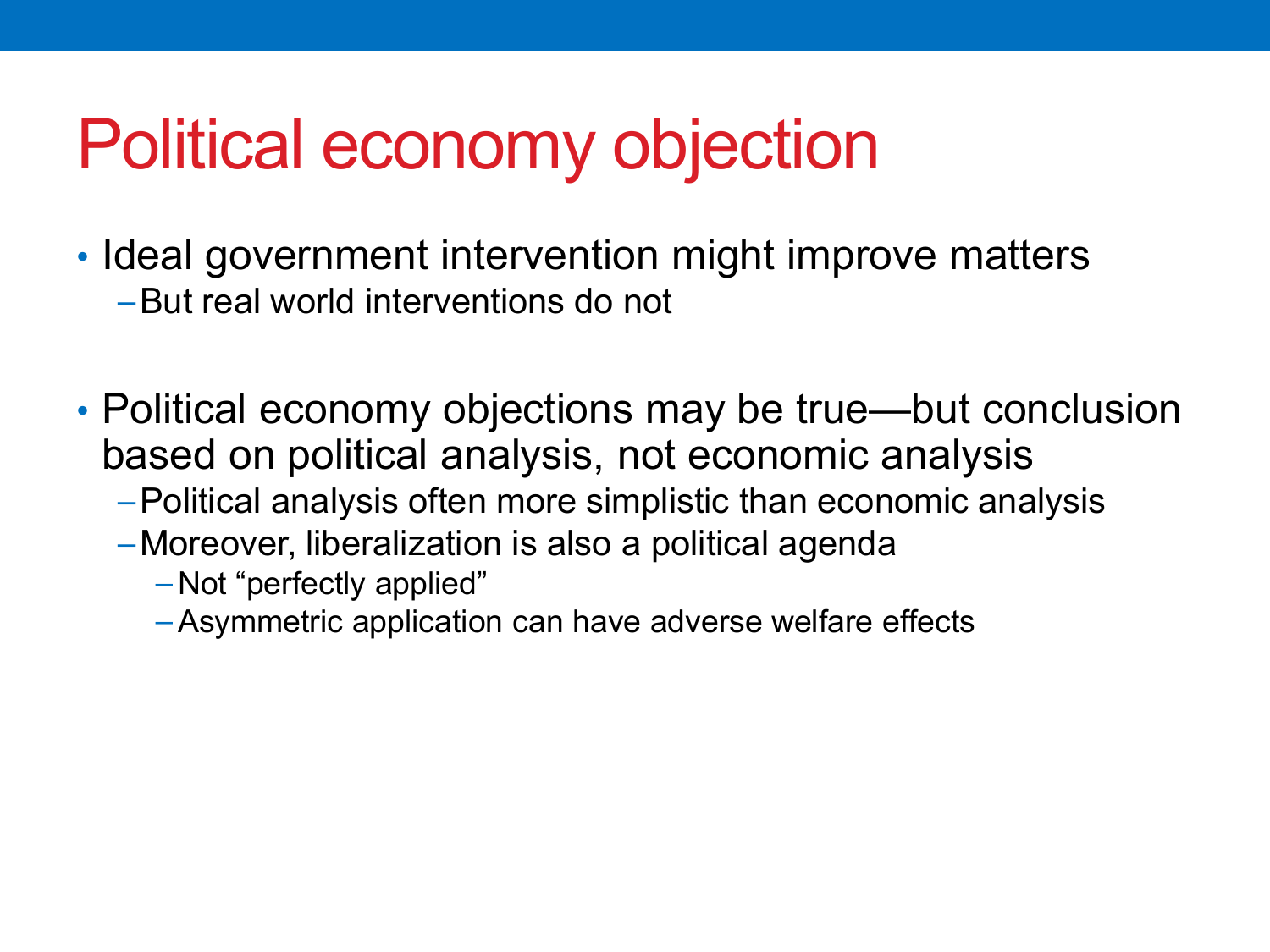# Political economy objections

- −Critique of infant economy argument in particular
	- −Government can't pick winners
	- −Infants never grow up
	- −Better ways of providing assistance than protection—direct and transparent subsidies
- Replies to critiques
	- Almost every successful country has had "industrial policies"
		- US from 19<sup>th</sup> century (telecommunications, agriculture)
			- Today mostly through Defense Department
			- Including Internet and biotech
				- With private sector playing central role in bringing innovation to market
			- Successful countries learned how to manage "political economy" problems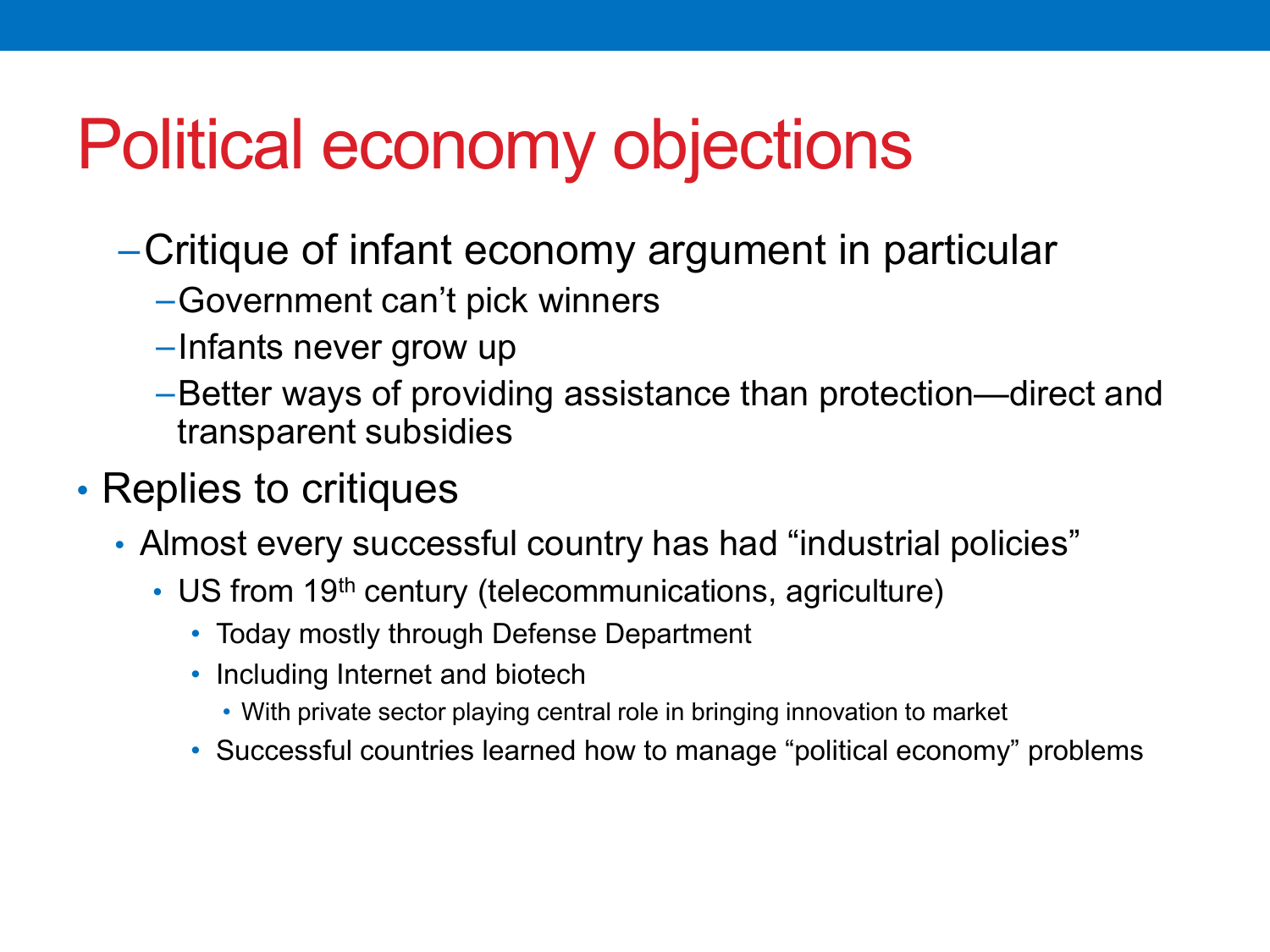- Point of industrial policies is not to pick winners, but to identify externalities and other market failures
	- With imperfect capital markets, can't borrow to finance initial losses
	- Imperfections of capital markets are endemic (asymmetries of information)
		- Especially in developing countries
- Besides, we don't reject "monetary policy" simply because there have been failures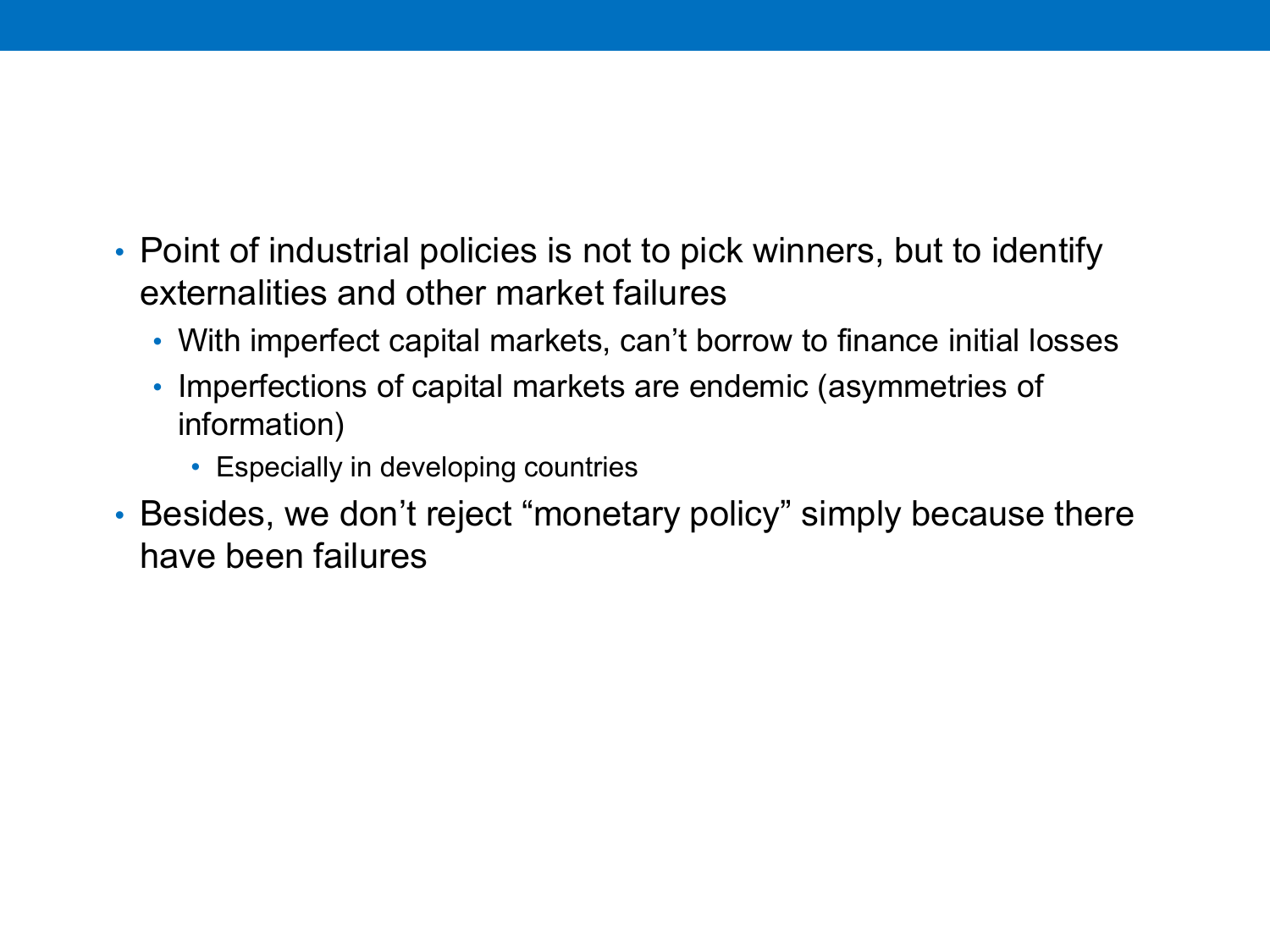#### lesson

- Design of industrial policy has to reflect capacities and capabilities of government
- Broad-based export subsidies (as in East Asia) may be a desirable way of promoting industrial sector (including through exchange rate policies)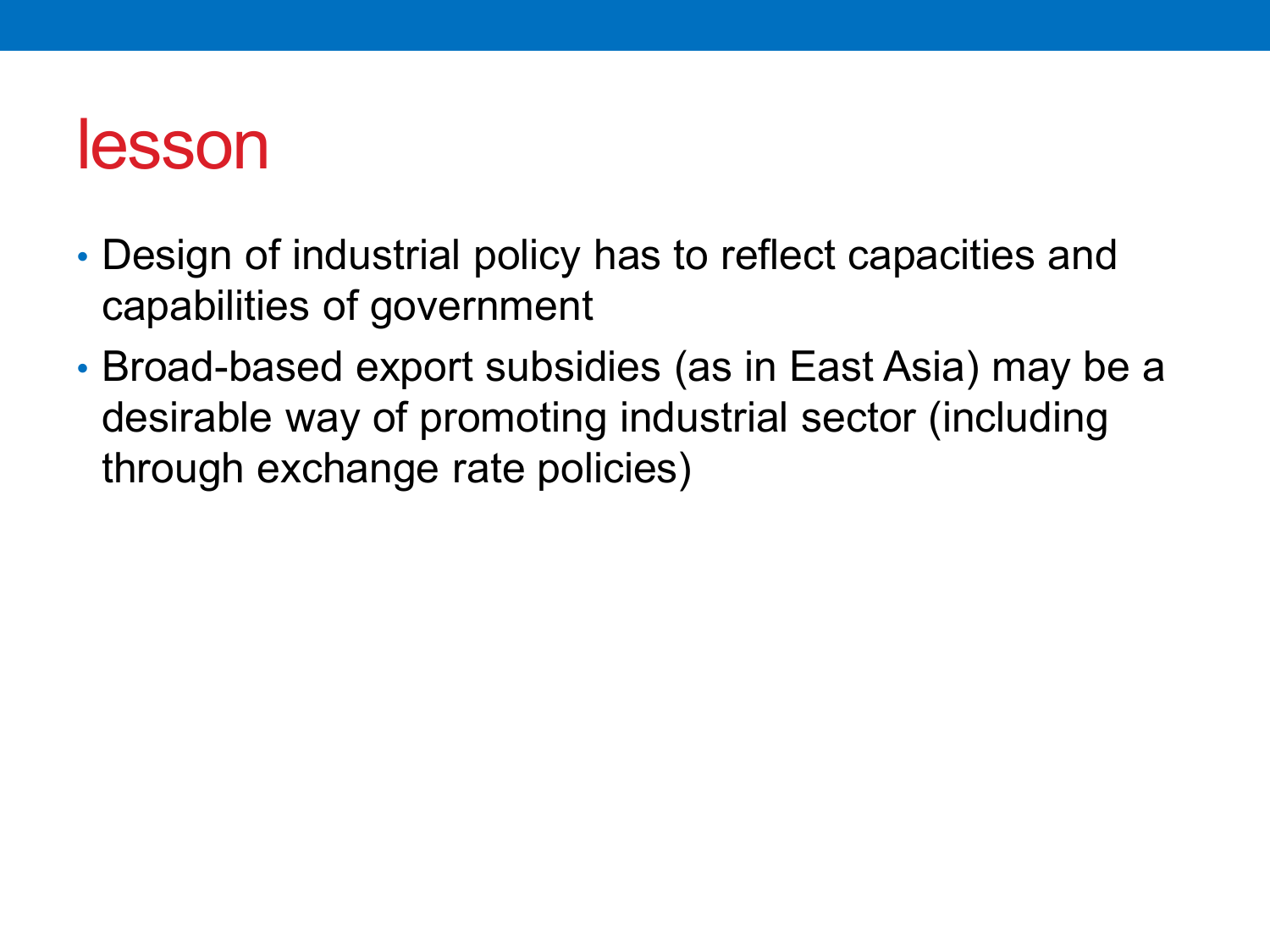#### **III. Other implications of new theory**

- Theory of the firm
	- −Not based on transactions costs (Coase)
	- −Knowledge moves more freely within firms than across firm boundaries
	- −Resource allocations within firm are typically not based on prices, or even contracts
	- −Trade-off between "learning" and "allocative efficiency"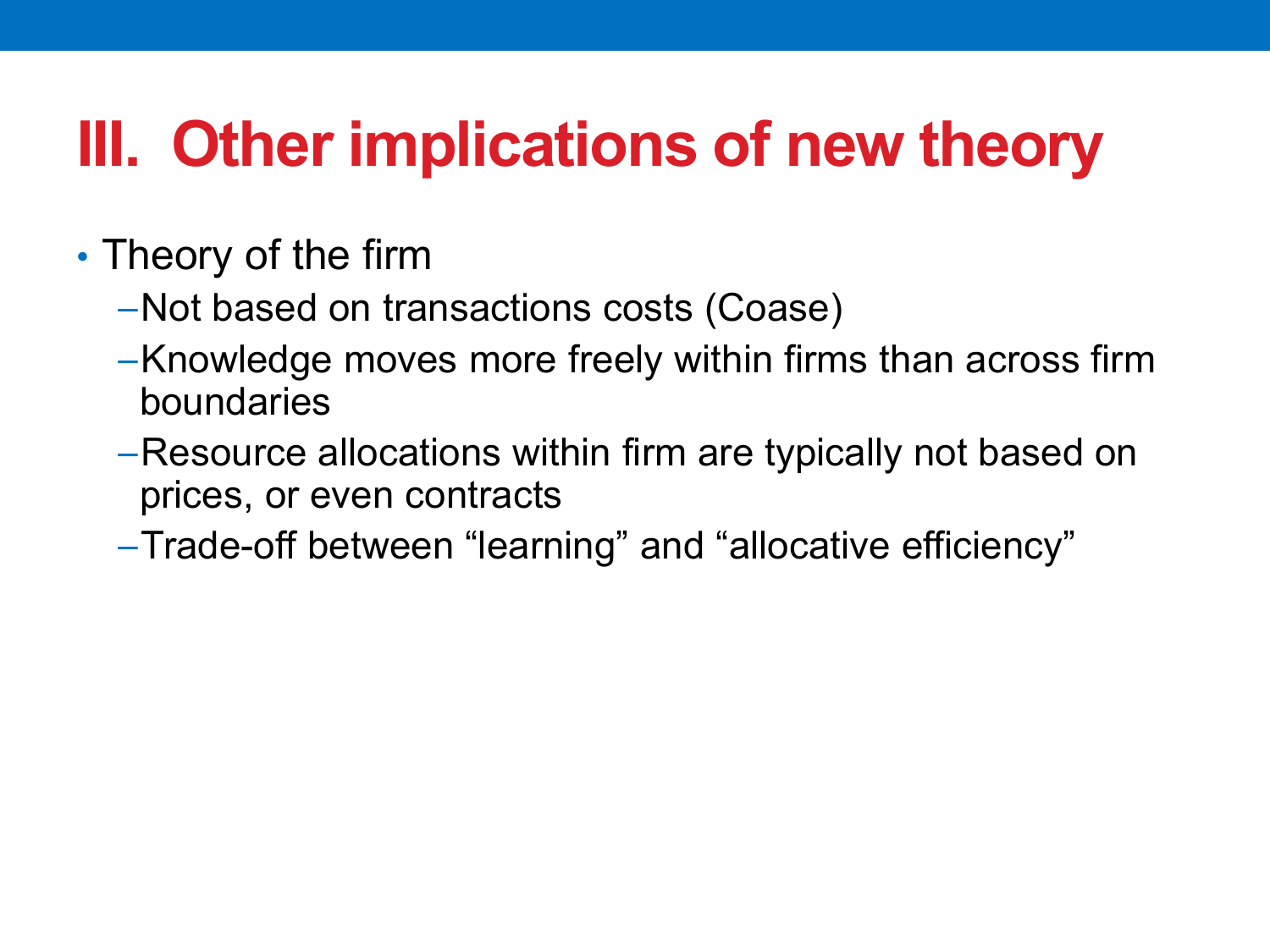# **IV. General lessons**

- Another example of 2<sup>nd</sup> best economics
- But whenever one talks about innovation, one is in the world of  $2<sup>nd</sup>$ -best economics
	- −Credit/revenue constraints are also likely to be particularly important
	- −Imperfect competition/increasing returns to scale
	- −Risk, with imperfect risk markets
	- −All elements of standard Schumpeterian economics
	- −Should be at the center of endogenous growth theory and growth policy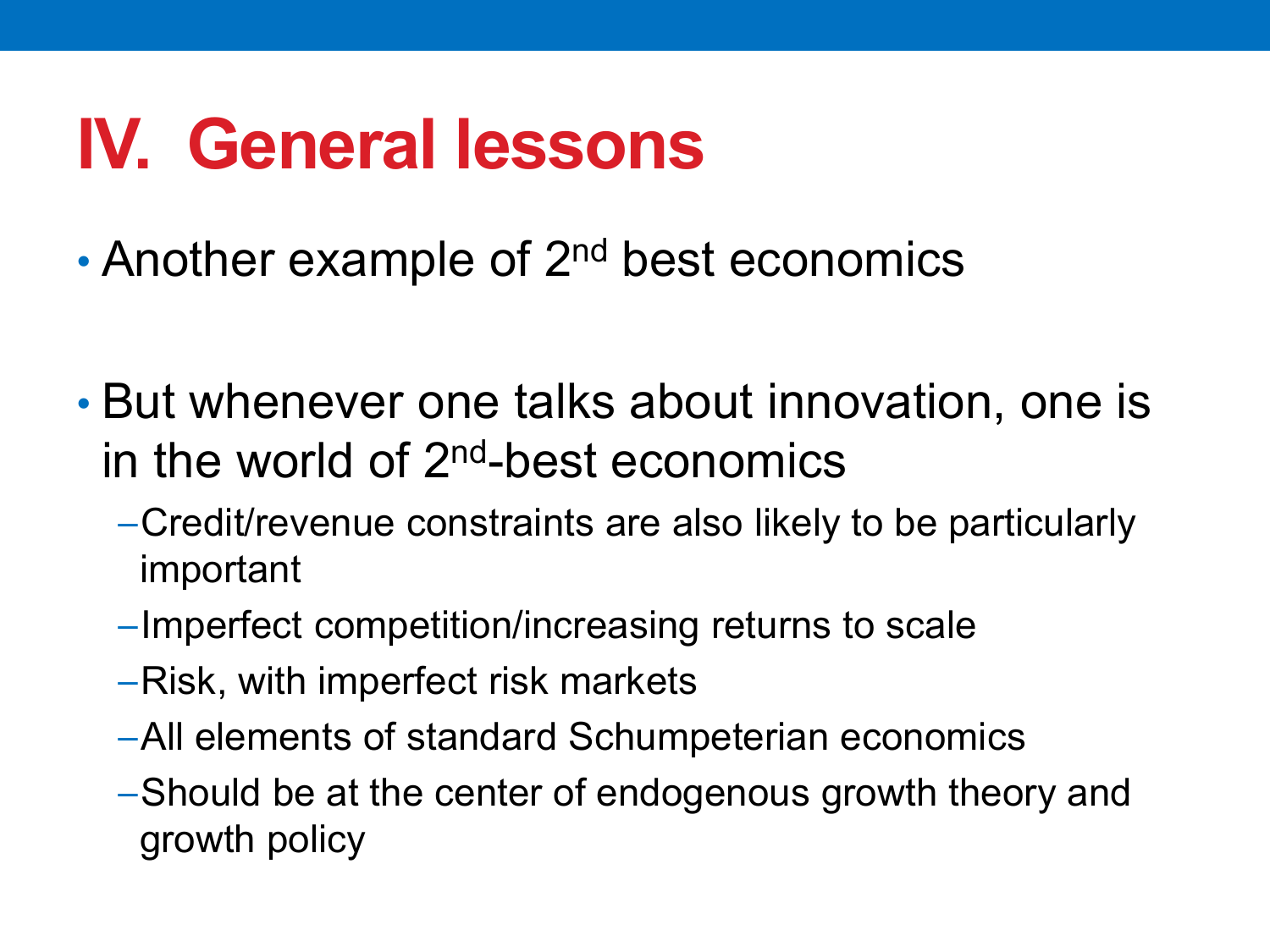# **General lessons**

- Policies often based on simplistic models
	- −Simplistic models consistent with simplistic ideologies
	- −And used by special interests to advance particular policy agenda
	- −Trade and capital market liberalization can make everyone worse off (Pareto inferior trade and liberalization) if there are imperfect risk markets (Newbery-Stiglitz, 1982)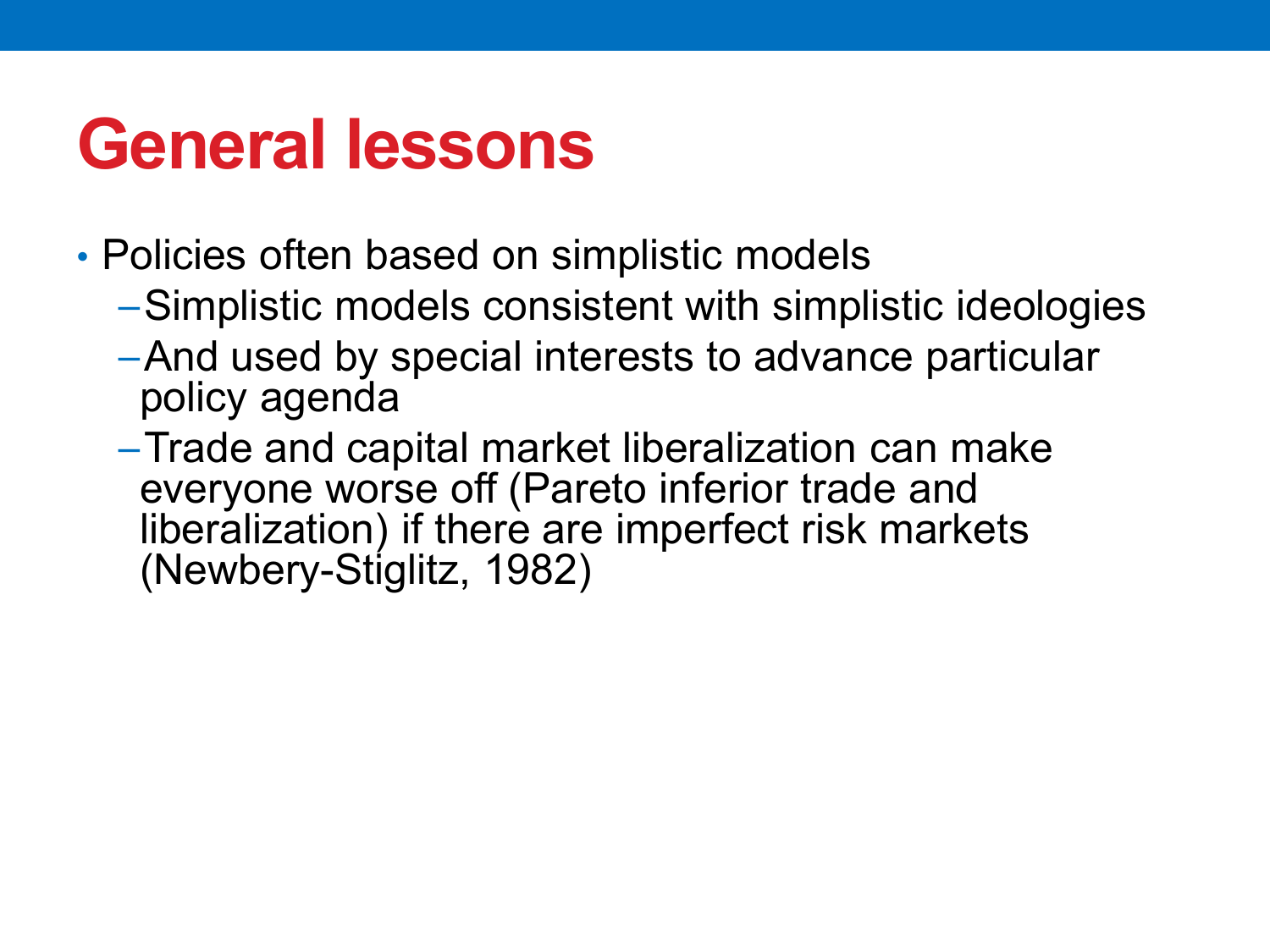#### **V. Growth, learning and innovation: To what end?**

- Much of innovation in advanced industrial economies has been directed towards saving labor
	- −But in many developing countries, labor is in surplus, and unemployment is the problem
	- −Labor saving innovations exacerbate this key social problem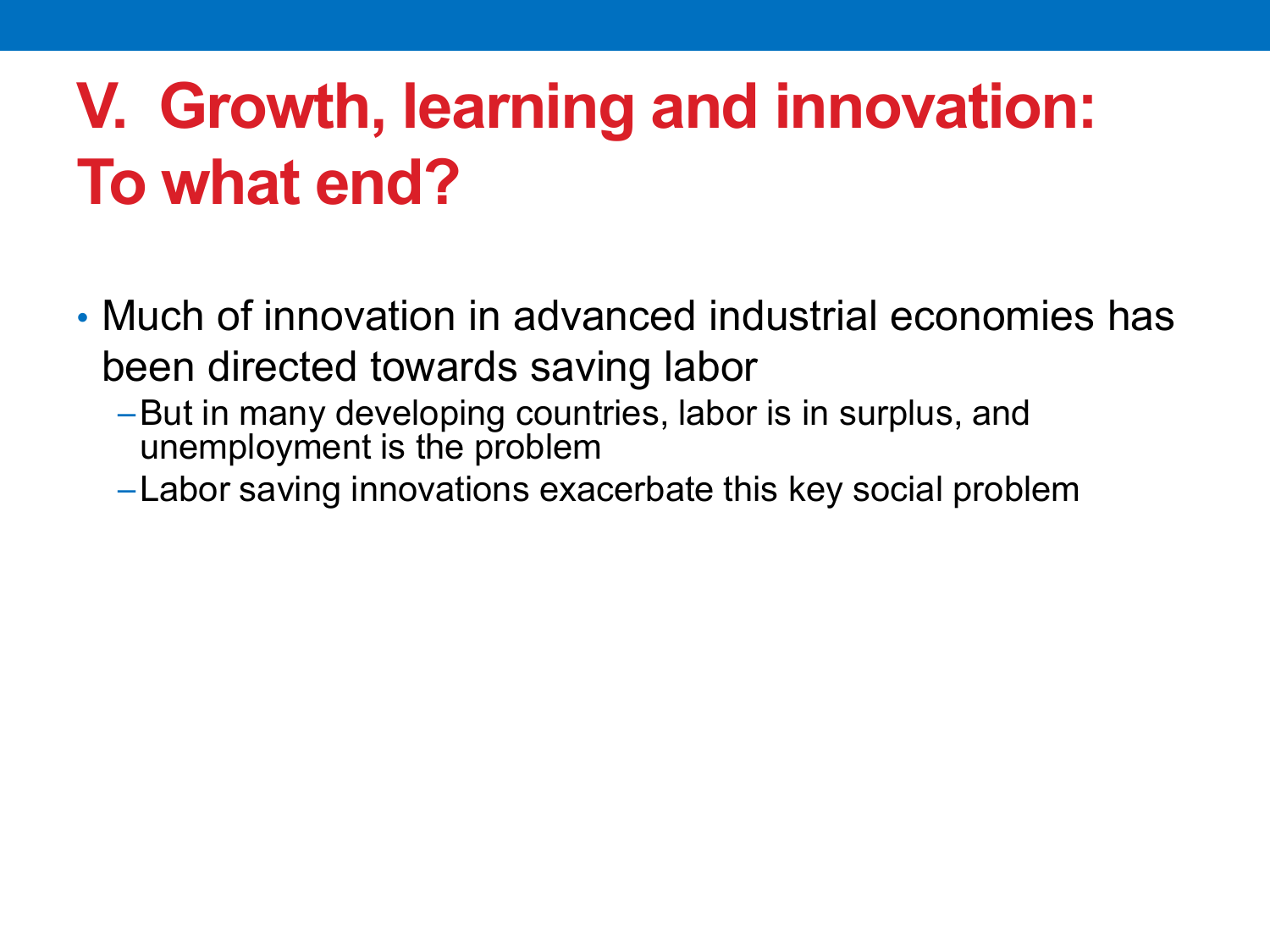- It is natural resources/the environment which is "underpriced"
	- −And innovation needs to be directed at saving resources and protecting the environment
	- −Cannot just "borrow"/adapt technology from the North
	- −Need a new "model" of innovation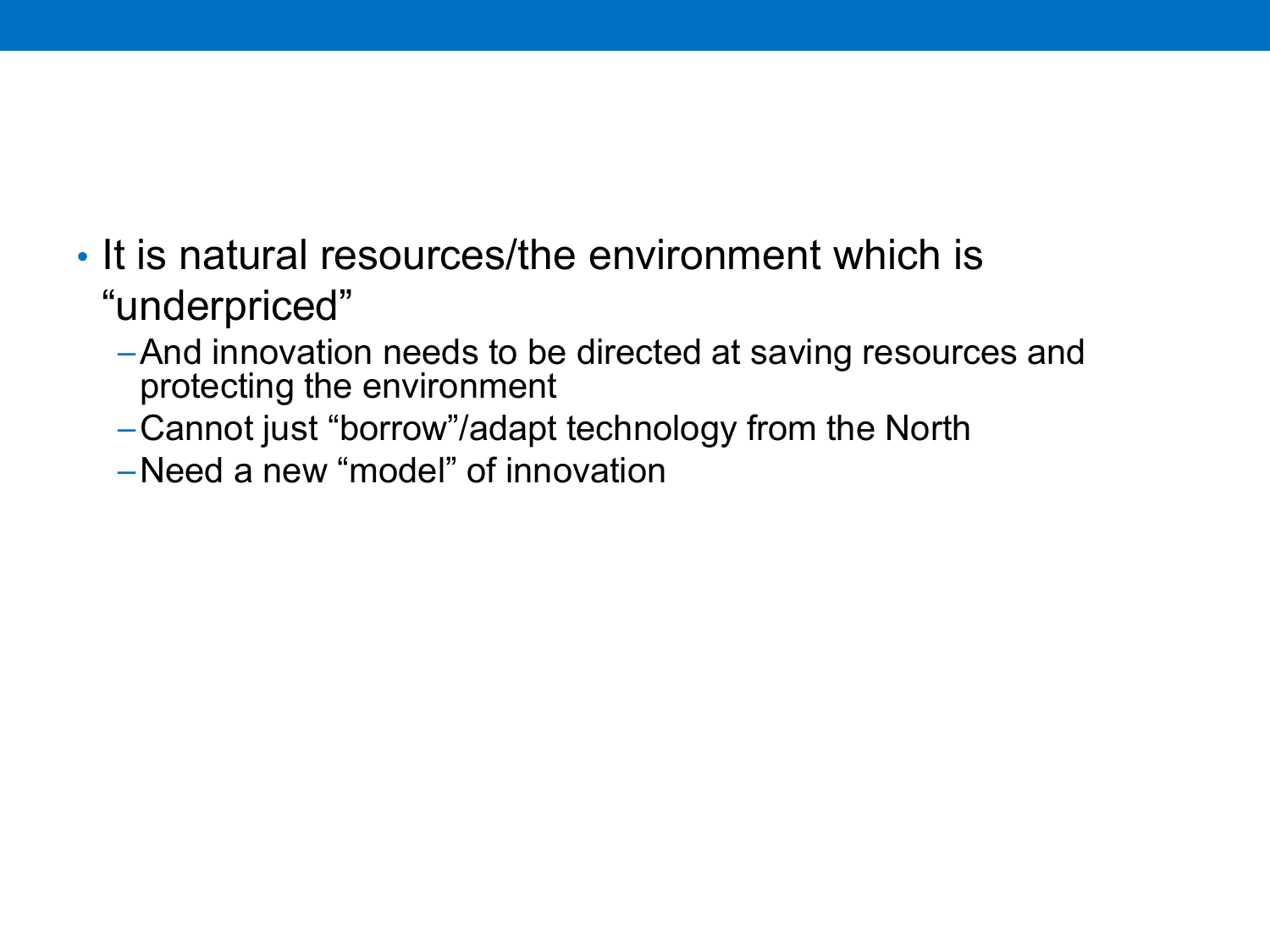- These environmental impacts are important for all countries, but especially for developing countries
- What matters is not GDP, but the quality of life, "wellbeing" and individual capabilities
	- −What that entails—and how it can be increased— should and can be a subject of rational inquiry
	- −Has been an area in which Sen has made major contributions
	- −Subject of Sen-Fitoussi-Stiglitz International Commission on the Measurement of Economic Performance and Social Progress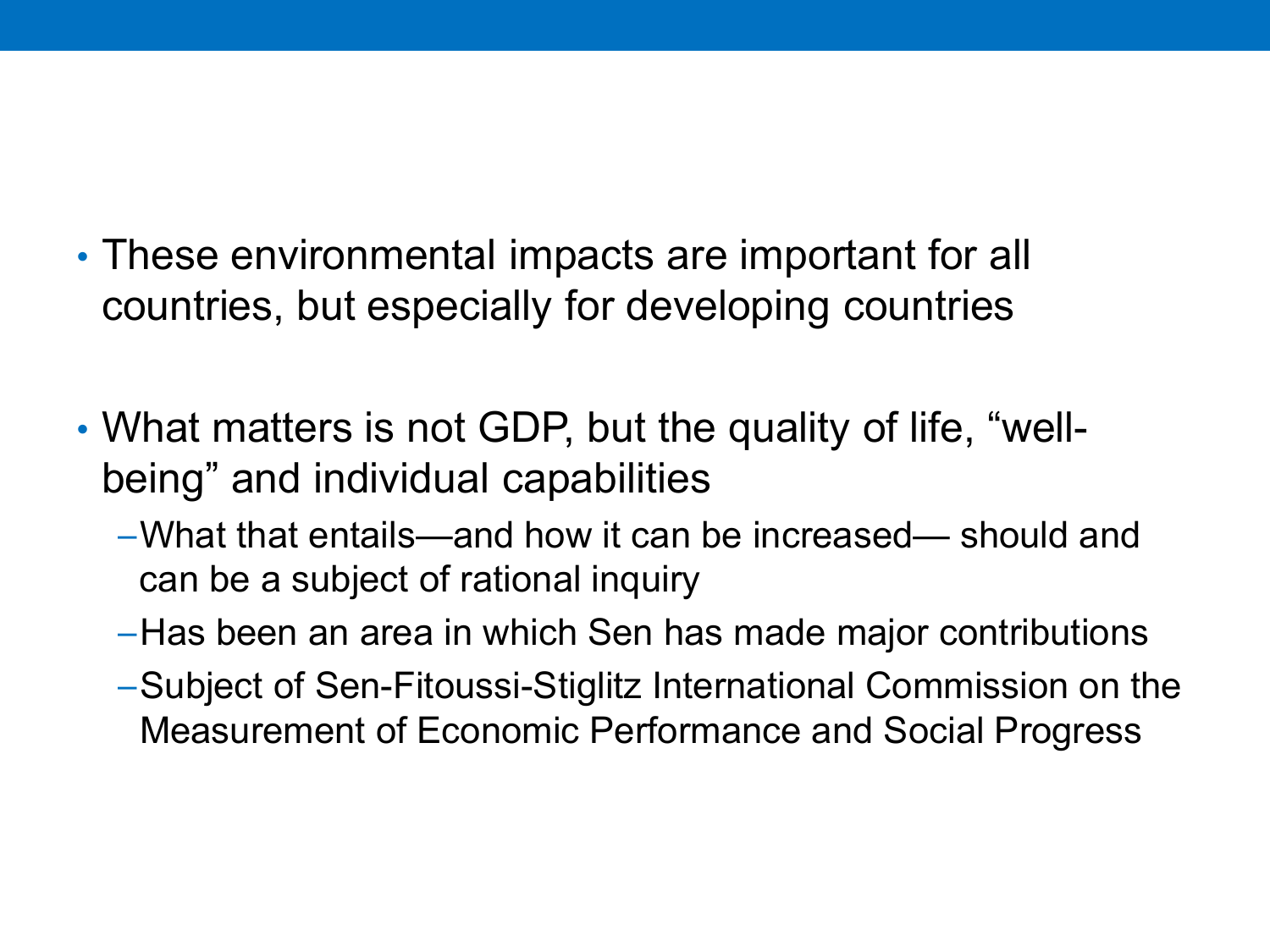#### **V. Social transformation and the creation of a learning society**

- *Perceptions (beliefs) affect actions (choices) and are shaped by cognitive frames*
- *The categories that shape cognition are social constructions.*
- *Because belief systems affect the equilibrium, e.g. by shaping perceptions, elites have a strong incentive to influence people's beliefs*
	- −In contrast, in a RE equilibrium cognitive frames play no role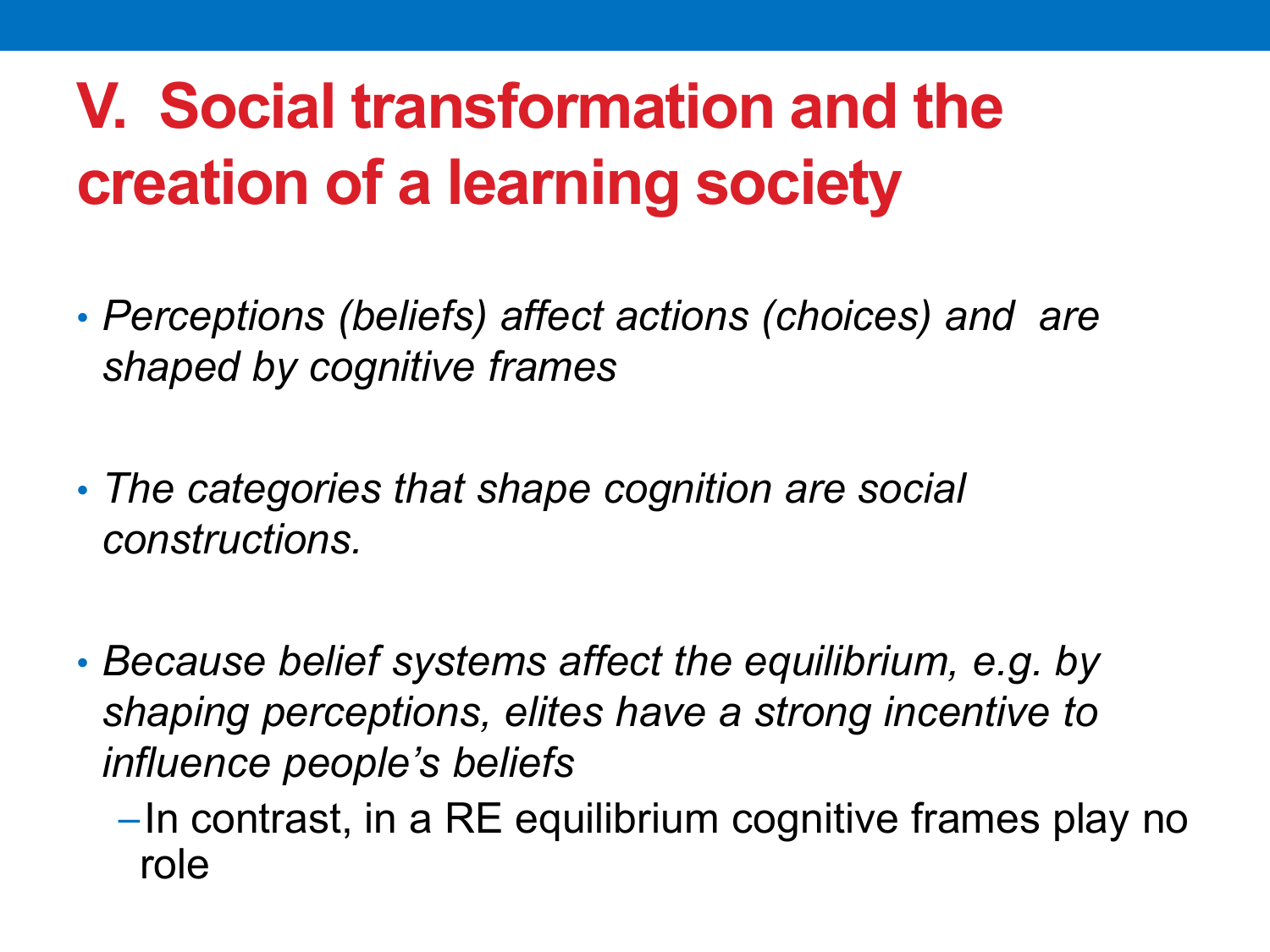• *Those in "power" typically do not control all the determinants of the evolution of beliefs*

−Cultures are always contested.

- *The general beliefs about the world are a state variable that determine which beliefs are acceptable.*
- How such belief systems change—and how those (like governments) who seek to deliberately change belief systems—is thus a core part of developmental analysis

(Analysis based on K. Hoff and J. E. Stiglitz, 2010, "Equilibrium Fictions: A Cognitive Approach to Societal Rigidity," *American Economic Review,* 100(2): 141-146)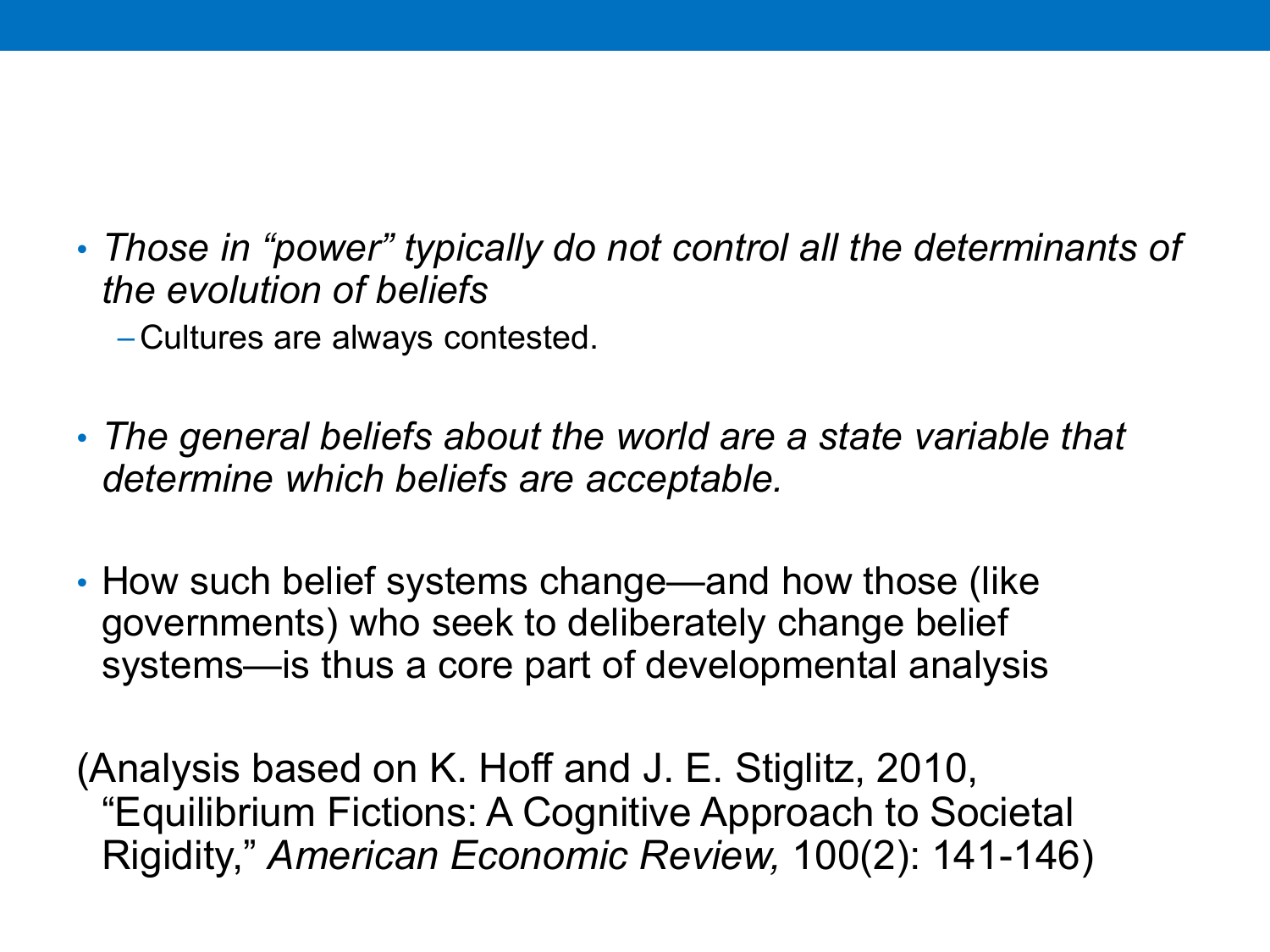#### **VI. Democracy and the creation of a learning society**

- Ideas concerning human rights and democracy have been among the most important in shaping what is and is not acceptable
- Democratic ideals question authority
- Same frame of mind which is so essential for creating a dynamic, learning economy and society
- A more open society generates more ideas, a flow of "mutations," which provides not only excitement, but the possibility of dynamic evolution, rather than stasis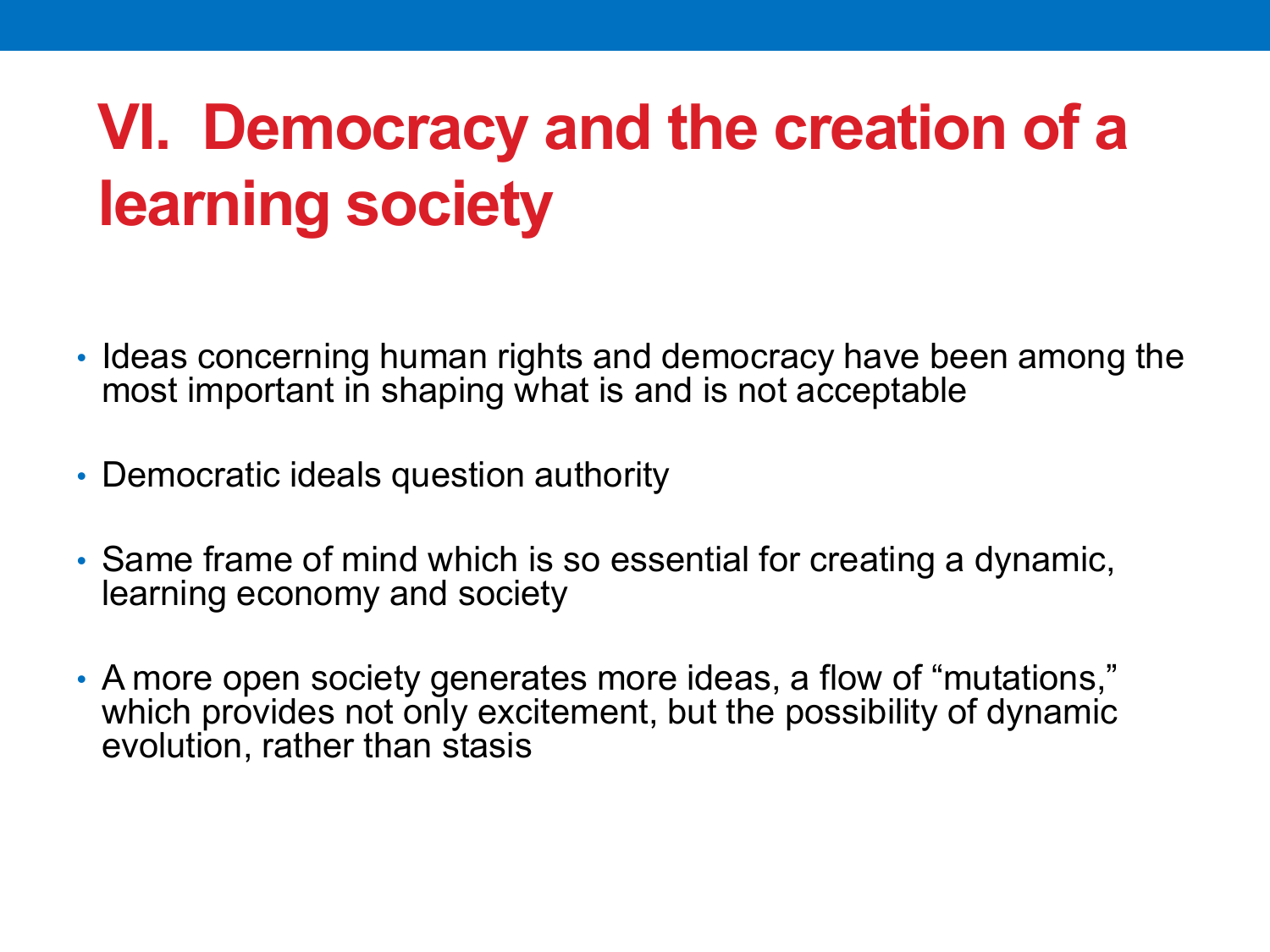#### **Non-inclusive growth can lead to a failure to create a learning society**

- Unfortunately, even if in the long run, a more dynamic society benefits most members of society, in the short run, there can be (and normally will be) losers
	- −Trickle-down economics doesn't work
	- −WC policies were often anti-poor (worse than failure to be pro-poor)
- Democratic processes can be shaped, and there are incentives on the part of some to maintain existing inequities
- Democratic processes can then lead to the antithesis of an open and transparent society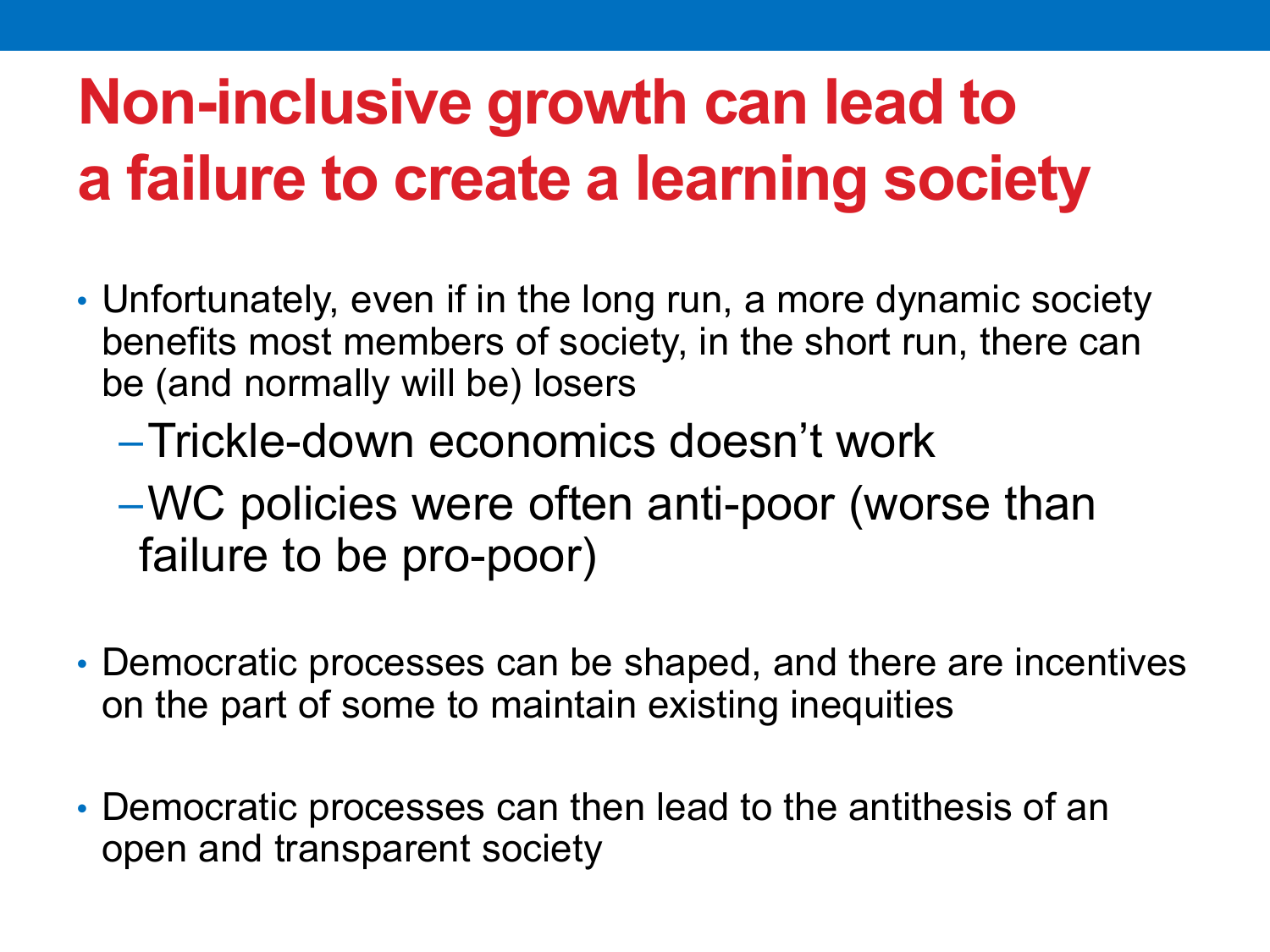# *The political economy of inclusiveness and openness*

- Critique of non-inclusive growth goes beyond that it is a waste of a country's most valuable resource—its human talent—to fail to ensure that everyone lives up to his or her abilities
- Government needs to play an important role in any economy, correcting pervasive market failures, but especially in the "creative economy"
- In a society with very little inequality, the only role of the state is to provide collective goods and correct market failures
- When there are large inequalities, interests differ
	- − Distributive battles inevitably rage
	- − To prevent redistribution, role of government is circumscribed
	- − But in circumscribing government, ability to perform positive roles is also circumscribed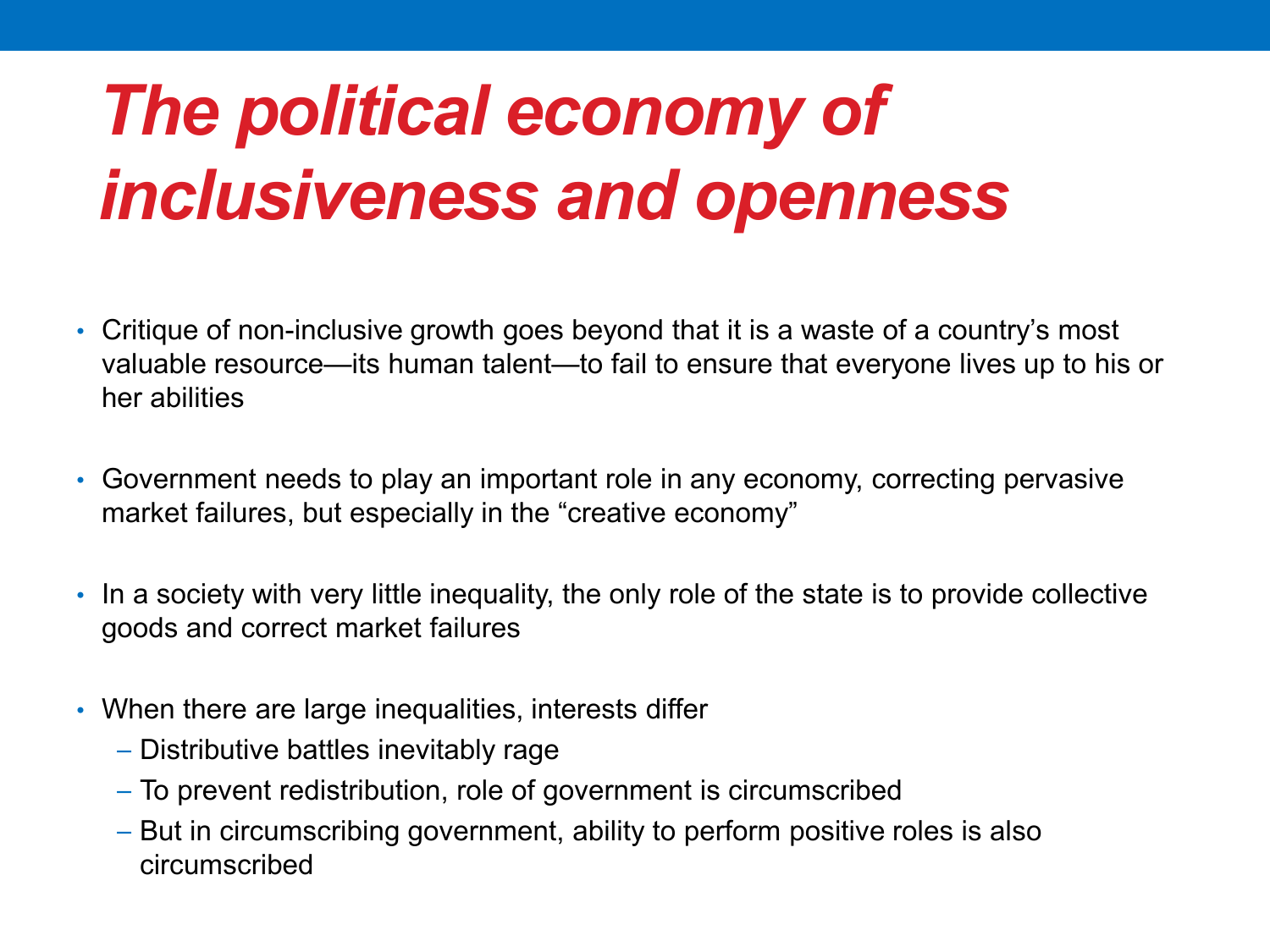# **Adverse dynamic**

- More inequality—more circumscribed government
- Leading to more inequality
- In the long run—more unstable, lower growth
- Some fear that US has now embarked on this adverse dynamic
	- −Less equality of opportunity, more inequality, than some countries of "old Europe"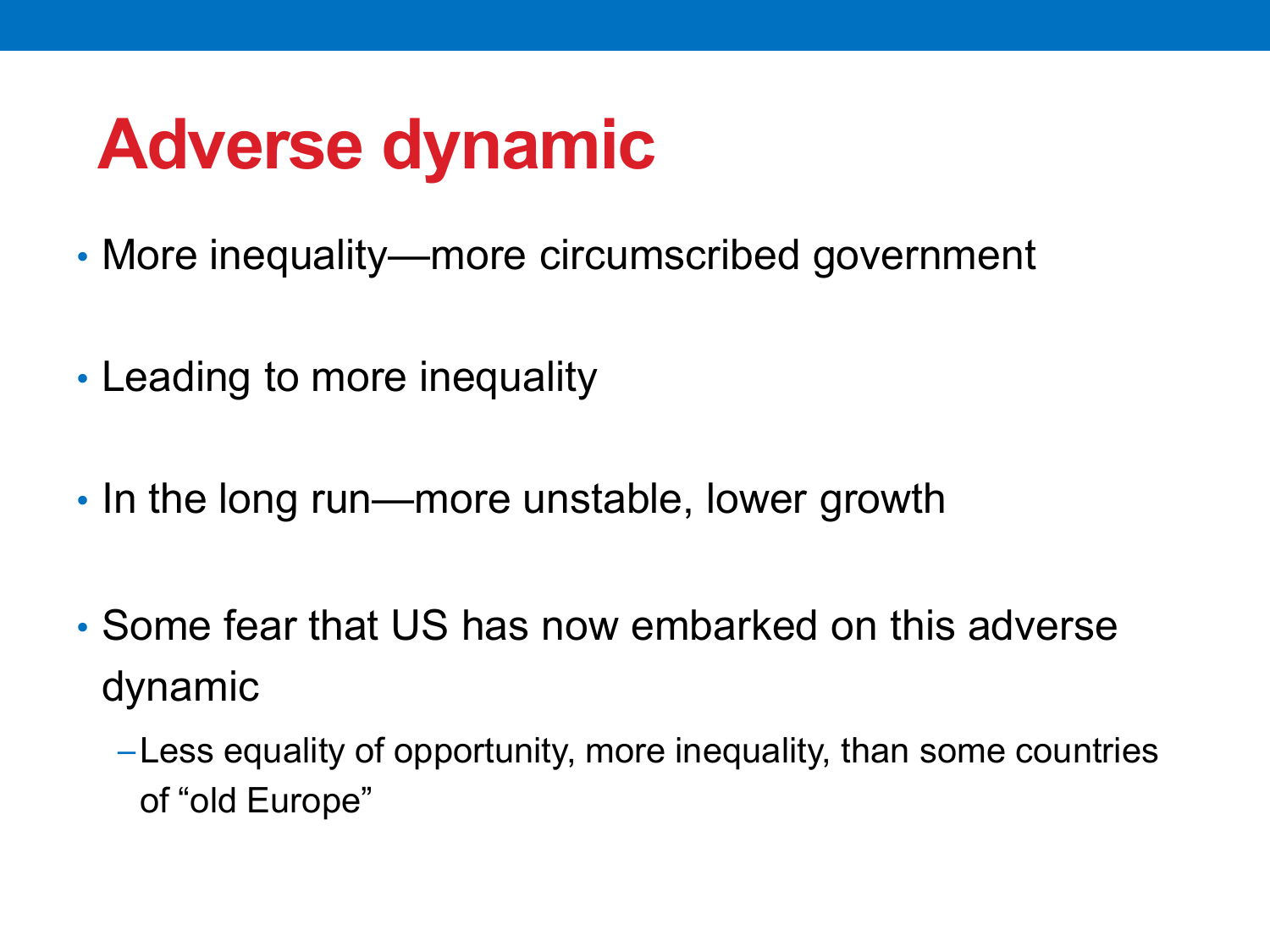#### **VII. General principles of a learning society have broad implications**

For entire economic regime:

- Financial and capital market liberalization
	- Affects ability to learn how to allocate capital
- The design of monetary policy and institutions
- Intellectual property regimes
- Investment treaties,
- Taxation, and expenditures on infrastructure, education, and technology
- Legal frameworks for corporate governance and bankruptcy